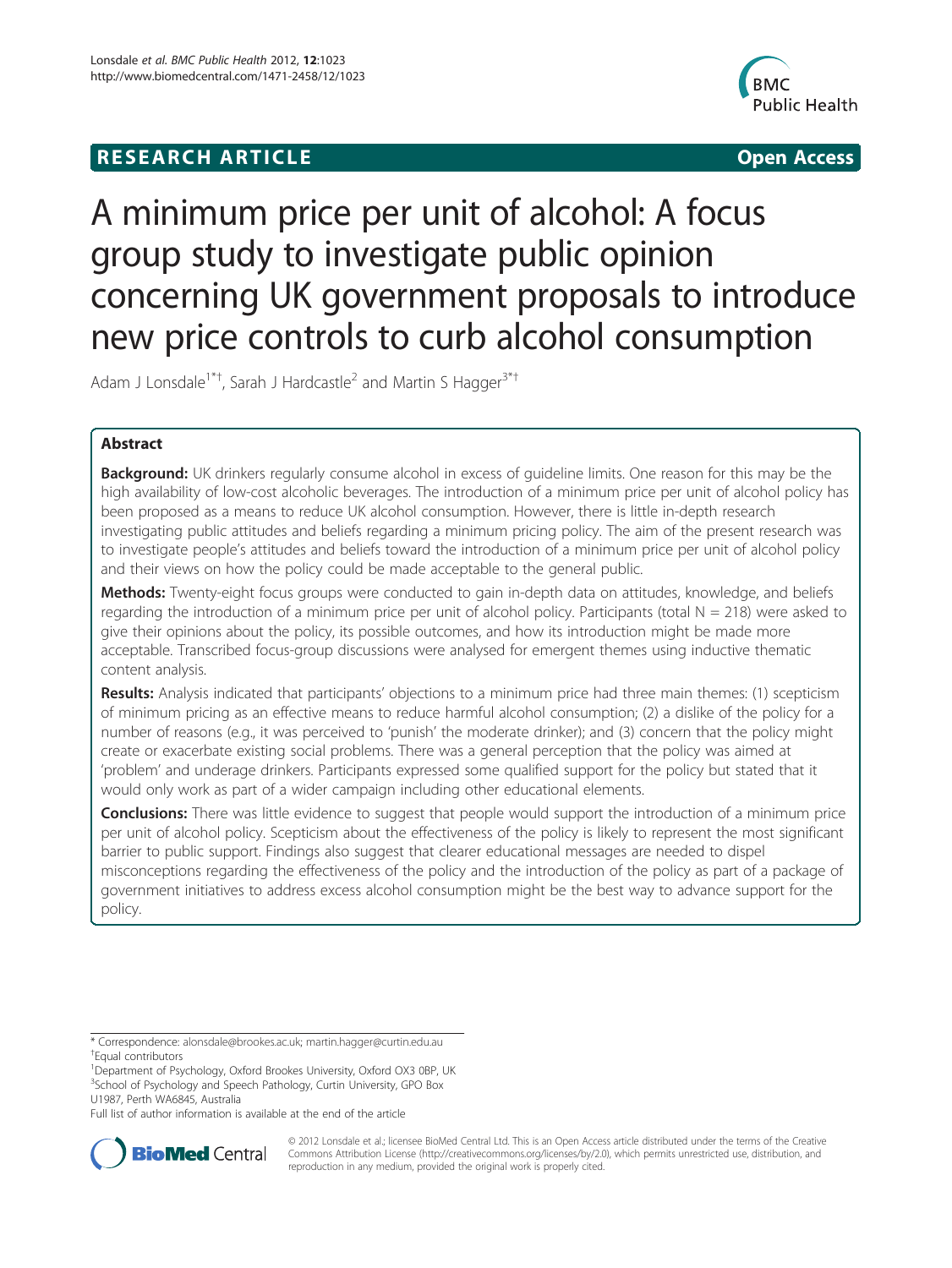#### Background

Excess alcohol consumption is known to have significant health, economic, and social consequences for people in the UK. Consumption of alcohol in excess is associated with increased risks of chronic health problems such as heart disease, liver cirrhosis, and some cancers [[1-4](#page-13-0)]. The emergency treatment of alcohol-related injuries and hospital admissions are known to place a considerable burden on UK health care costs. A recent estimate suggested that the treatment of alcohol-related problems cost the UK National Health Service (NHS) £2.7 billion per annum [[5\]](#page-13-0). There are also numerous maladaptive social consequences such that great numbers of people are frequently affected indirectly by the behaviour of others who drink alcohol to excess (e.g., domestic violence, street disorder, and criminal behaviour). The annual cost to the UK taxpayer of dealing with the secondary consequences of excessive alcohol consumption (so-called 'passive' drinking) [\[6\]](#page-13-0) is estimated at £7.3 billion through the provision of policing, administration of the justice system, incarceration, and rehabilitation costs.

The problems associated with alcohol misuse are further exacerbated by evidence that alcohol consumption in the UK increased by 40% between 1970 and 2007, in contrast to falling consumption in many other European nations [\[7](#page-13-0)]. A recent survey found that 40% of men and 33% of women in the UK drink above guideline limits at least once a week. Evidence indicates that the rise in alcohol consumption can be attributed to several factors: (1) increases in alcohol consumption among certain groups (e.g., young people and women) who did not previously drink to excess [\[8\]](#page-13-0); (2) increased availability and affordability of alcohol [\[9](#page-13-0)]; and (3) the advent of aggressive marketing by the alcohol industry [[10](#page-13-0)].

In recognition of these problems, the UK government has investigated possible legislative solutions to curb alcohol consumption and policies to raise the price of alcohol have been at the forefront of these solutions. Such approaches are based on clear evidence that raising the cost of alcohol leads to concomitant reductions in alcohol consumption. For example, a comprehensive meta-analysis of studies on pricing and alcohol consumption reported a significant effect of alcohol pricing on alcohol consumption [[11](#page-14-0)]. The research also revealed a reduction in mortality from chronic illness associated with excessive alcohol consumption and in the negative social effects of alcohol including violent crime, social disorder, and accidents. The majority of studies have focused on the use of governmental taxation and duty to raise the price of alcoholic beverages. However, one of the disadvantages of taxation is that it applies uniformly to all alcoholic beverages which tends to maintain the disparity between the cost of alcohol at the high- and low-ends of the market [[12](#page-14-0)]. Therefore, tax increases notwithstanding, there is still considerable scope for heavily-discounted alcoholic beverages to be available in retail outlets that have small margins and sell strong alcoholic beverages in bulk. In addition, taxation does not curb retailers from selling discounted alcohol via multi-buy promotions such as 'buy-one-get-one-free' or 'happy hours'. This means that at the low-end of the alcoholic beverages retail sector is still able to produce relatively low-cost alcohol.

The introduction of a pricing policy that is based on the alcohol content (or 'strength') of beverages such as a minimum price per unit of alcohol policy has been put forward as a possible solution [\[13\]](#page-14-0). Systematic reviews of research concerned with the economics of drinking behaviour have demonstrated strong links between the price of alcohol and consumption levels [[11](#page-14-0),[14](#page-14-0)-[17](#page-14-0)]. One recent review concluded that "public policies that raise prices of alcohol are an effective means to reduce drinking" [\[11,](#page-14-0) p. 179]. The evidence base for a proposed minimum price per unit is informed by a series of reports endorsed by the UK Department of Health and Scottish Government providing economic models that predict significant reductions in alcohol consumption through the introduction of a minimum price per 10ml 'unit' of alcohol [[10](#page-13-0)[,18\]](#page-14-0). Based on the most recent estimates from Scottish modelling data, introducing a 40 pence-per-unit minimum would reduce alcohol consumption by 1.9% and a 50 pence-per-unit minimum by 5.7% [[18](#page-14-0)]. The reviews also indicated that a 50p minimum price would be worth savings of £793.7 million in terms of the overall costs associated with treating and managing excess alcohol consumption [\[10](#page-13-0)]. In addition, a recent case study in Canada has provided the best evidence yet that minimum pricing curbs alcohol consumption. Stockwell et al. [[19](#page-14-0)] found that a 10% increase in the minimum price of alcohol led to an overall 3.4% decrease in alcohol consumption. Researchers conclude that a minimum pricing policy is far more effective in reducing alcohol consumption and alcohol-related harm than behavioural interventions and campaigns that seek to change behaviour using social marketing and persuasive techniques [\[10](#page-13-0)[,11,14,18,19\]](#page-14-0).

Despite support from the medical community [\[20,21](#page-14-0)] and other advocacy groups [\[12,22](#page-14-0)], UK governmental support for the introduction of a minimum price per unit of alcohol was initially "lukewarm" [\[23\]](#page-14-0) and "less than enthusiastic" [\[24](#page-14-0)]. The cited reasons for the lack of support centred about concerns that price legislation may harm the UK alcohol industry, may be in breach of EU competition laws, may unfairly target those on low incomes, and may be perceived to infringe upon the freedom of the general public to drink alcohol however they choose. However, many of these reasons have been dispelled. For example, proponents of the policy acknowledge that the introduction of a minimum price will lead to increased costs for all drinkers, but this will be relatively minimal in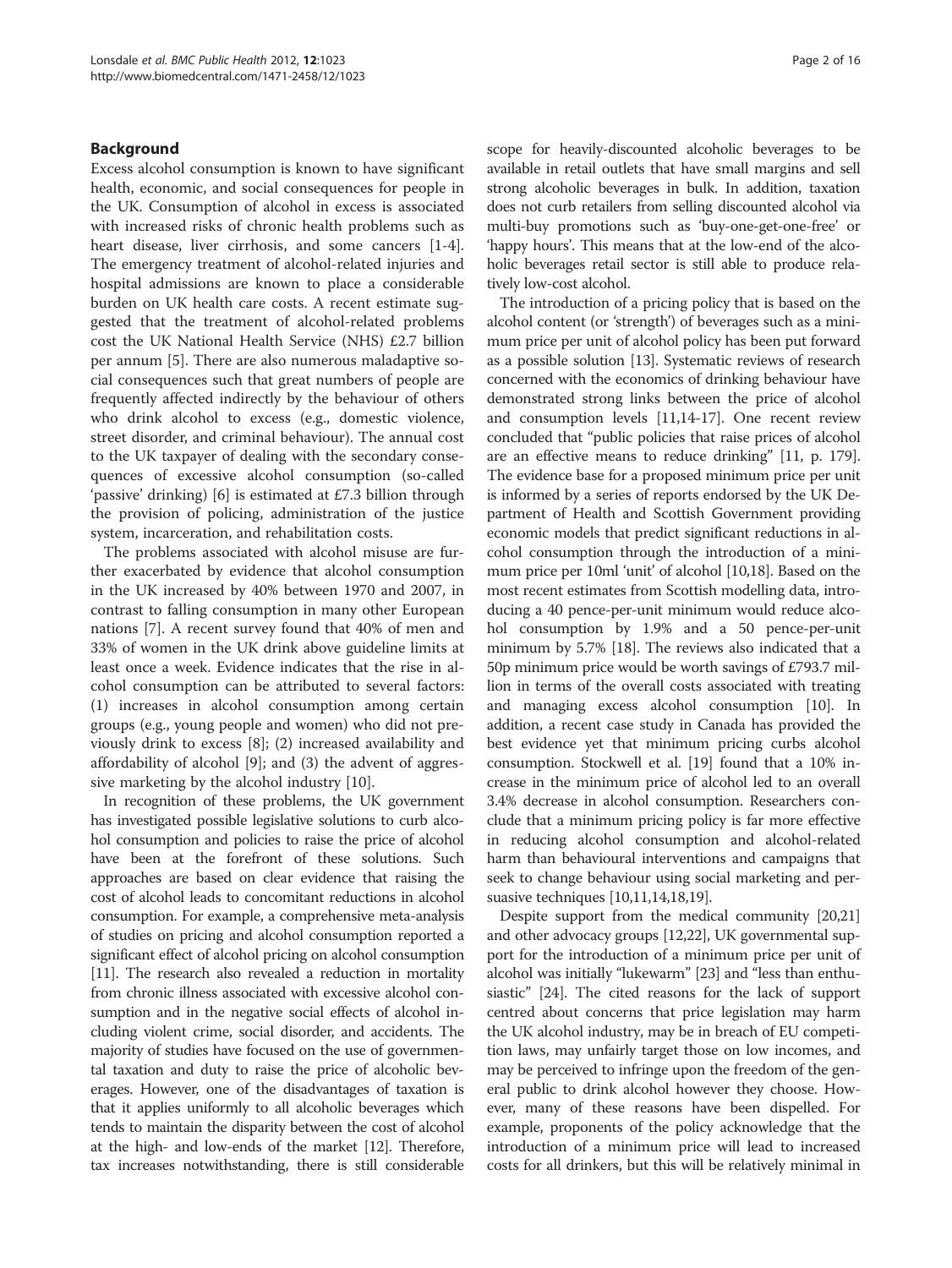moderate drinkers. It is individuals with the highest rates of consumption that are likely to be the most affected financially by an introduction of a minimum price. It is these hazardous drinkers that present the highest risk and are most in need of intervention. There is clear evidence that drinkers with the highest level of consumption gain the vast majority of their alcohol (83%) at prices below the 50p minimum price per unit advocated by the Chief Medical Officer [[20,25](#page-14-0)] and seem to cite expense as a main reason to cut down on drinking [\[26\]](#page-14-0). In contrast, moderate drinkers who consume alcohol within-guideline limits would have comparatively smaller increases in price compared to heavier drinkers who regularly consume alcohol above guideline limits [\[12\]](#page-14-0).

As a consequence of the strong evidence for a minimum price, the UK government has now provided the strongest indication yet that it will introduce a minimum price policy in the near future. Furthermore, the Scottish executive has recently voted to introduce a 50 pence per unit minimum price policy in Scotland [\[27\]](#page-14-0), which represents a significant milestone after the policy was voted down in 2010 [[28](#page-14-0)]. The policy may yet be subjected to a legal challenge by representatives of the alcohol industry who claim that the policy flaunts European Union competition laws, and such challenges may delay its introduction. The UK government has recently published a revised policy on alcohol which includes proposals to introduce a 40 pence per unit minimum price [\[29\]](#page-14-0). The policy also proposes a ban on "below cost" sales of alcohol such that alcoholic beverages cannot be sold at a cost below the sum of government duty and value added (sales) tax for the specific beverage [[30](#page-14-0)]. Although the UK and Scottish governments are among the first to propose the universal introduction of a minimum pricing policy, introductions of partial minimum pricing has been introduced elsewhere. Examples include the 'alcopops' tax in Australia and the introduction of a minimum price on spirits in Russia [[31](#page-14-0)]. These have been mooted as having limited success in reducing binge drinking and reinforce the importance of introducing a universal minimum price [[32](#page-14-0)].

In summary, evidence that the introduction of a minimum price per unit will lead to an overall reduction in alcohol consumption in the UK is clear [[15\]](#page-14-0) and it appears to be the pricing policy of choice among the majority of organisations and researchers that have examined the effect of pricing on consumption, health, and social outcomes [[13,20\]](#page-14-0). Notwithstanding this general support, there has, to date, been little in-depth investigation of the attitudes and beliefs of the general public toward such a policy.

#### The present research

The aim of the present study was to investigate peoples' attitudes and beliefs concerning the proposed introduction of a minimum price per unit of alcohol in the UK.

In addition, the study also aimed to identify the conditions that might increase the acceptability of this policy. Household surveys have consistently shown public support is higher for those policies that provide information or treatment for alcohol abuse than those that raise the price of alcohol or restrict access to alcohol [[33-35](#page-14-0)]. Taking this into consideration, it is reasonable to assume that the general public is likely to be opposed to the introduction of a minimum price per unit of alcohol or to view it with some degree of disfavour. This is despite indications that a minimum price per unit would have a small effect on the household expenditure of moderate alcohol drinkers and a substantially greater effect for harmful drinkers [[10](#page-13-0)]. There is also evidence that the introduction of a minimum price may even save moderate drinkers money as they would not be effectively subsidising the behaviour of harmful and hazardous drinkers who purchase alcohol at the lower end of the retail market that can be heavily discounted due the sales of alcohol in the mid-to-high price range [\[36](#page-14-0)]. Nevertheless, there has, to date, been no research on people's beliefs and attitudes toward such a policy.

Furthermore, no research has sought to identify the possible conditions under which people may be more likely to endorse such a policy. Assuming that people will generally hold negative views towards the policy, we thought it would be important to identify the perceived factors that might make a minimum price policy more acceptable. Such views would be of considerable interest to lobby groups, policymakers, and governments as one of the main reasons behind the UK government's reluctance to introduce a minimum price policy is that its introduction may have a negative effect on the future electoral performance of the incumbent government given the perceived unpopularity of the policy. The information would be valuable in providing information as to how to pitch messages to the general public regarding a minimum price policy as well as providing information to the few groups in the health professions who have yet to unequivocally endorse the policy [\[37](#page-14-0)]. However, such views are speculative given the current gap in knowledge with respect to a minimum price policy, and the current research aims to address this gap.

We conducted a number of focus groups with people from a representative cross-section of community groups to gain in-depth data on their knowledge, attitudes and beliefs with respect to a minimum price per unit policy and, importantly, how it might be made more acceptable. Given indications of modest support for universal legislation to reduce alcohol consumption rather than more targeted strategies, based on research conducted in Australia [[38](#page-14-0)], we anticipated that people would express largely negative attitudes toward the policy and we were interested in whether there were conditions under which they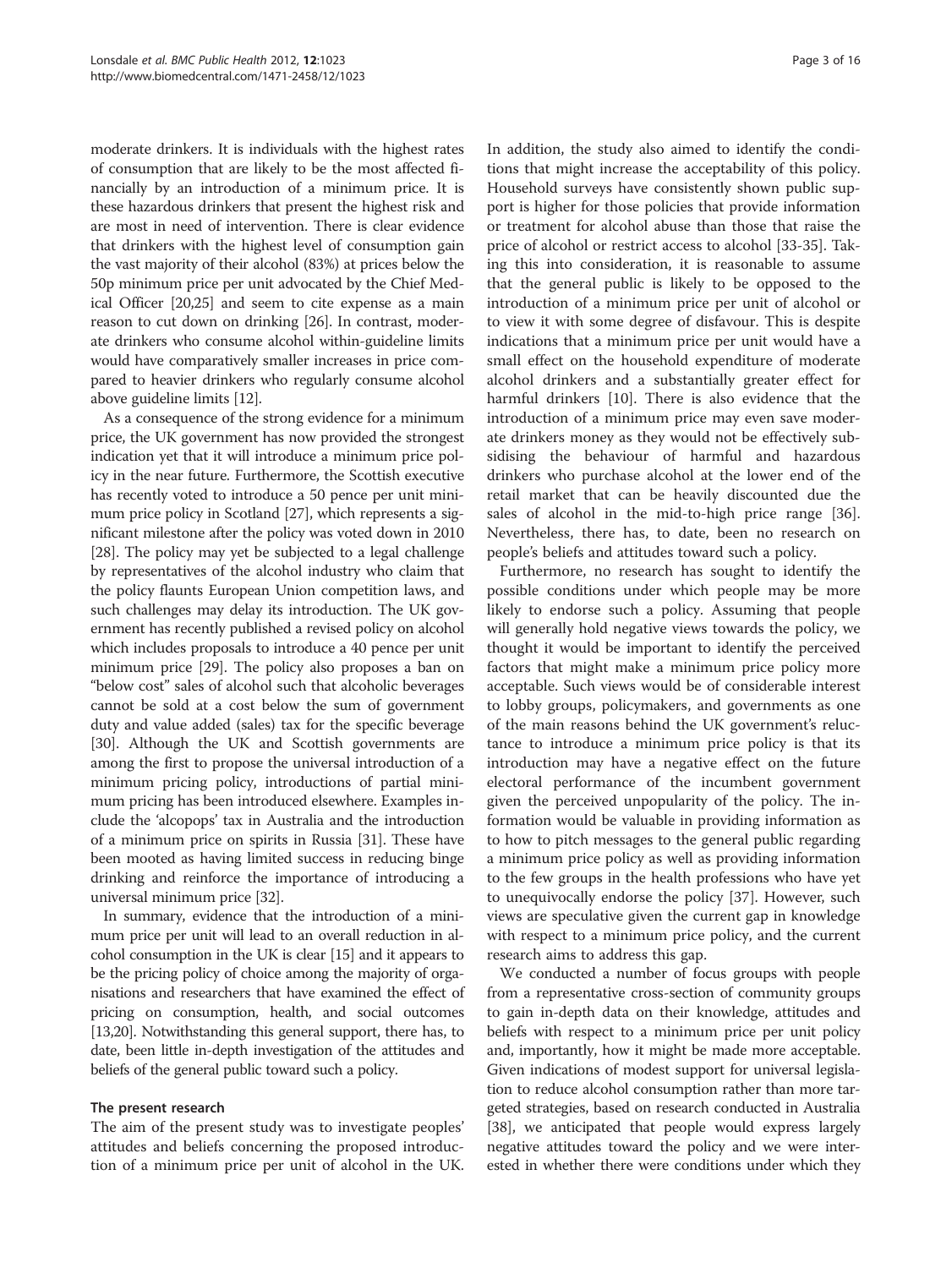would reconsider their position. The results of these focus groups were expected to provide the first in-depth data on public views toward the minimum price per unit policy and provide information to inform policymakers on means to curb excessive alcohol consumption.

# Methods

#### Procedure and interview schedule

Ethical approval was obtained from the Research Ethics Committee in the School of Psychology at the University of Nottingham prior to data collection. Twenty-eight focus groups including a total of 218 participants were conducted to investigate the attitudes and beliefs held by members of the public with respect to the introduction of a minimum price per unit of alcohol policy and investigate the conditions that would maximise the acceptability of the policy. Prior to each focus group, participants were asked to complete the Fast Alcohol Screening Test (FAST) [\[39\]](#page-14-0) concerning their usual alcohol-drinking patterns. This was to intended provide overall descriptions of each focus group in terms of general levels of drinking with respect to population norms, their typical patterns of drinking, and their overall experience with alcohol. According to Hodgson et al. [\[40\]](#page-14-0), a score of 3 or more on the FAST questionnaire indicates hazardous drinking. Within the current study 37% (n = 80) of participants were classified as 'hazardous' drinkers. Almost half of the hazardous drinkers were University  $(n = 26)$  and sixth-form students  $(n = 12)$ . The remaining 'hazardous' drinkers were found amongst the unemployed  $(n= 10)$ , White collar workers  $(n= 8)$ , Rural community  $(n= 7)$ ; Hazardous drinkers  $(n= 6)$ ; South Asian  $(n= 6)$ ; Blue collar workers ( $n= 3$ ), older adults ( $n = 1$ ) and African-Caribbean community (n= 1). Please see Additional file [1](#page-13-0): Appendix 1 for full sample characteristics.

Each focus group was organised according to the same semi-structured interview schedule (see Additional file [1](#page-13-0): Appendix 2 for details). The discussions were initiated and led by a facilitator with questions aimed at eliciting opinions and discussion of the minimum pricing policy among participants. Participants were initially introduced to the overall topic of discussion by encouraging brief discussions on alcohol-related topics such as their own drinking behaviour, peoples' motives for drinking, and the possible antecedents of binge drinking in the UK.<sup>a</sup> Thereafter the central topic of discussion was the proposed introduction of a minimum price per unit. The policy was explained and participants were provided with clear information as to how it might influence the price of typical alcoholic drinks. Posters were used to help explain how the introduction of a minimum price per unit might affect real alcohol prices. The lowest current price for different brands of lager, cider, wines, and spirits (taken from supermarket price comparison website - [www.mysupermarket.](http://www.mysupermarket.co.uk) [co.uk](http://www.mysupermarket.co.uk)) were shown together with the price likely to be set

under a minimum pricing policy (i.e., prices were calculated for a minimum price per unit of alcohol set at 40p). The policy was conveyed to participants in a favourable light with the suggestion that the policy "would have the greatest effect on people who typically drink cheap alcohol the most (i.e., young binge drinkers and heavy low-income drinkers)". As part of the script, participants were also informed of research demonstrating that "an increase in the price of alcohol leads to reductions in consumption, binge drinking, alcohol dependence and the problems associated with these". Please contact the first author for further details and electronic copies of the posters. Following this, participants were asked to give their opinions about minimum alcohol pricing and the possible outcomes following its implementation, together with a discussion of how the introduction of a minimum price per unit of alcohol might be made more acceptable. The focus groups typically lasted 90 minutes, although the length of groups varied according to group size and the contributions made by participants during the course of the discussions. Participants' were informed that discussions would be recorded and transcribed in full.

#### **Participants**

In order to reflect views on minimum alcohol pricing likely to be representative of different community groups, focus group participants were recruited from one of the ten target groups selected for the study: (1) sixth-form students (n= 26); (2) university students (n= 41); (3) bluecollar workers  $(n= 20)$ ; (4) white-collar workers  $(n= 20)$ ; (5) unemployed people (n= 19); (6) older adults (n=  $44$ ); (7) people from the African-Caribbean community ( $n= 4$ ); (8) people from the South Asian community ( $n= 24$ ); (9) people from the rural community ( $n= 13$ ); and (10) 'hazardous' drinkers ( $n= 7$ ). Each focus group comprised 4 to 16 participants and all were recruited from the same target group. In total, 218 participants took part across the 28 focus groups. Twenty-two focus groups were conducted in the East Midlands region of the UK and a further six were conducted in the North West region of the UK.

#### Analytic approach

As there is no previous research investigating people's views of introducing a minimum price per unit alcohol pricing policy, we adopted an inductive, qualitative approach to identify the prevalent beliefs generated by the sample regarding the minimum price policy. This approach has been advocated for investigations in fields where there is virtually no previous data or information. We used inductive thematic content analysis to identify the themes that emerged from the focus group discussions [\[41](#page-14-0)]. Using qualitative data analysis software (NVIVO), themes were identified through multiple readings of the focus group transcripts, cross-checking for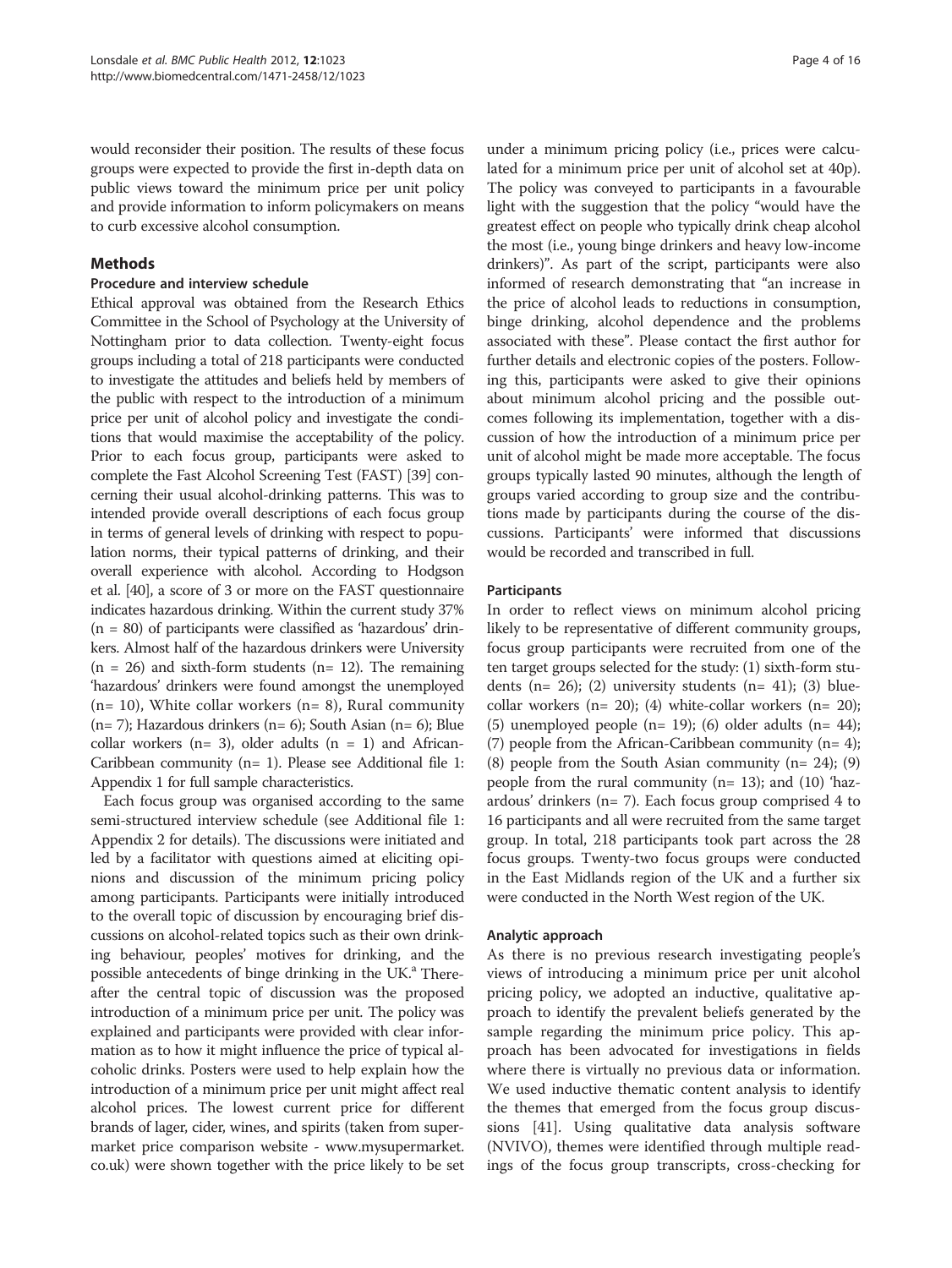common patterns and emergent themes until theme saturation occurred. Consistent with an inductive approach, there was an attempt to be 'open' to the data in terms of emerging themes. However, it is recognised that themes interpreted as a 'tabula rasa' [\[42\]](#page-14-0). It is, therefore, acknowledged that the interpretation of data will be influenced by the researcher's prior knowledge and views (in this case, by the knowledge and awareness of the researcher regarding the effectiveness of pricing policy in curbing alcohol consumption) but, at the same time, there is an attempt to be open to new findings that may, for example, conflict with existing research or the researchers' perspectives.

The extent to which the current data generalise to the wider population was not the focus of the present research, instead it aimed to provide detailed data on views and perceptions of the minimum pricing policy. However, we anticipate that the emergent themes from the focus groups will likely transfer to the wider population given our efforts to recruit participants from a diverse range of groups from the UK population. With respect to the transferability of the current findings, we believe that it is the responsibility of the readership to decide the extent to which findings relate to their own experiences and transfer to other groups and contexts. We believe that transferability is enhanced by the provision of detailed descriptions in our analysis (e.g., sufficient lengthy quotes; clear details on process of data collection and analysis) to allow readers a proper understanding of the context and emergent themes. Investigators also have a responsibility to provide sufficient contextual information about fieldwork sites to enable the reader to make such a transfer. Consistent with Davis' [[43\]](#page-14-0) review of qualitative methods, "the responsibility of the original investigators ends in providing sufficient descriptive data to make similarity judgements possible" (p. 606).

#### Results

The analysis provided important insight into participants' attitudes and beliefs with respect to a minimum price per unit of alcohol policy and a number of key themes emerged. In terms of general preliminary findings, it was clear that there was little evidence to suggest that people would unconditionally support the introduction of a minimum price per unit of alcohol. There was an overall opposition to the policy and a general scepticism concerning its effectiveness. Analysis revealed that objections to a minimum pricing policy had three main elements: (1) participants were sceptical of minimum pricing as an effective means to reduce alcohol consumption; (2) participants disliked the policy for a number of reasons - the most frequently cited reason was that the policy unfairly punished those who drink in moderation or 'sensible' drinkers; and (3) concerns were also expressed that a minimum price per unit might create or exacerbate other existing social problems. Evidence for these three themes was prevalent in the discussions of all ten of the target groups. For additional quotations derived from the transcripts representing the emergent themes please see Additional file [1](#page-13-0): Appendix 3.

# Will a minimum price per unit be effective in reducing alcohol consumption?

The first major theme was scepticism concerning the efficacy of a minimum pricing policy for alcohol to reduce harmful alcohol consumption. Such scepticism was based on: (1) a belief that the introduction of a minimum price per unit would be unlikely to be effective at all and would have no significant influence on UK alcohol consumption, and people would continue to drink regardless of any price increase; and (2) minimum pricing would only have a limited effect on people's drinking habits, and these effects would, at best, be confined to underage drinkers and subject to limitations (Figure 1).

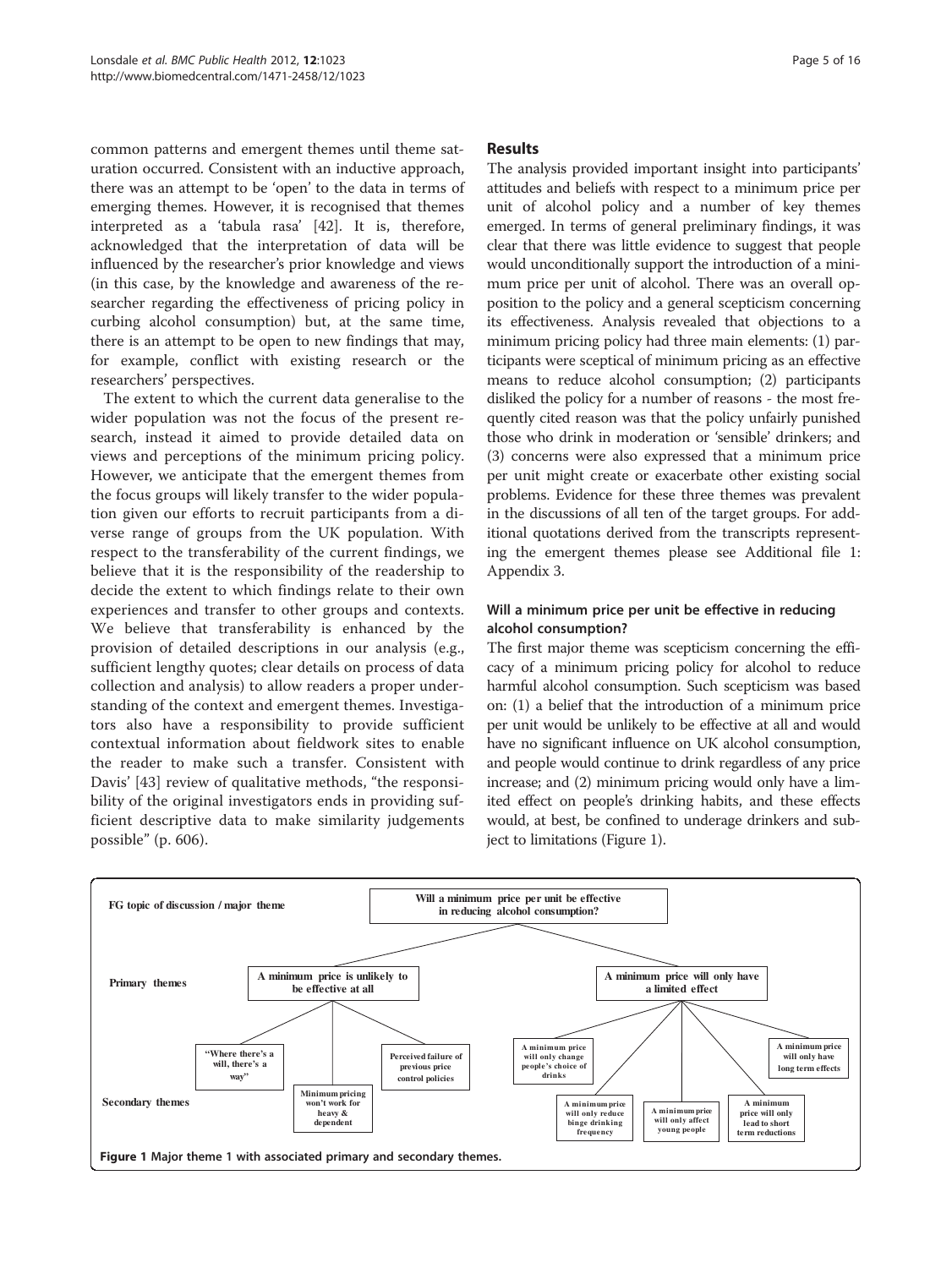#### A minimum price is unlikely to be effective at all

There was a perception that the introduction of a minimum price per unit policy would be unlikely to have any real impact on alcohol consumption in the UK. This scepticism seemed to stem from one or more of three subthemes that frequently emerged in focus group discussions: (i) people will drink alcohol if they want to, and would find ways to continue drinking (i.e., "where there's a will, there's a way"); (ii) a minimum price would have no impact on the alcohol intake of heavy or dependent drinkers; and (iii) the perceived failure of previous price-control policies.

#### Where there's a will, there's a way

Participants repeatedly expressed a view that the introduction of a minimum price per unit would have no effect on alcohol consumption, and that people were likely to continue to drink regardless of the proposed price increases. Indeed, participants frequently argued that, if sufficiently motivated, people would find ways to continue drinking following the introduction of a minimum price per unit: "I think you'd just find another way of getting cheap alcohol... there will always be a way to get cheap stuff I should think." [FG6 – University student]. This perception was apparent across the variety of backgrounds (e.g., "If you want something you're going to get it aren't you? Regardless of what the price is, if you want that you're going to get it" [FG23- African-Caribbean]) and ages (e.g., "If they want to drink, they'll find a way to do it. So personally I don't think it'll make much difference at all". [FG22 – Older adult]).

Some participants thought that minimum alcohol pricing would lead to significant increases in home brewing, bulk buying, and an influx of cheap foreign imports. In most cases, however, participants simply expected that people would continue drinking, prioritise their spending on alcohol and cut down on expenses elsewhere to maintain their drinking habits: "I think people will just cut back on other things if they can't afford to drink" [FG2- Sixth-form student].

# Minimum pricing won't work for heavy and dependent drinkers

The second reason for the scepticism was that participants believed that the proposed policy would fail to influence the drinking habits of those who were heavy drinkers or alcohol dependent: "I don't think it'll work on the people who have a drink problem because they will find a way to do it."  $[FG11 - Blue  
collar worker]$ 

I think the people who are at the extreme end of the problem, who are the heavy drinkers, who perhaps even drink so much that they're going to get ill or that they suffer from alcoholism, it doesn't matter how much it costs, they'll just find a different way of getting the money to pay for it.

[FG13 – Office worker]

#### Perceived failure of previous price control policies

The third reason underlying the scepticism about the effectiveness of a minimum price was, in part, based on the belief that previous price control policies had largely failed to achieve significant changes in the health behaviour of the general public. For example, the perceived failure of increasing taxation to reduce levels of smoking: "I doubt that it would work for the same reason that smoking continues, and I think possibly drinking is more accepted than smoking. So it stands less of a chance" [FG12- Office worker]. The belief that price would not alter drinking habits was found across the age spectrum: "I think they will [keep buying alcohol] whatever price it is, they will buy it. It's like when cigarettes kept going up and up, they still kept buying them... it didn't stop them" [FG20 – Older adult].

#### A minimum price will only have a limited effect

Where participants were willing to consider that a minimum price per unit alcohol might reduce alcohol consumption, they were sceptical about the scale of the impact the policy might have and believed it was likely to have only minimal effects. Specifically, participants perceived that the effects of a minimum price on alcohol consumption might be limited in one of five ways: (i) people's choice of drinks will change; and (ii) people would engage in binge drinking less frequently. Moreover, participants believed that the effects of any reductions would be subject to limitations: (iii) reductions would be confined to particular groups such as young people and underage drinkers; (iv) reductions in alcohol consumption would last a relatively short period of time, after which people would adjust to the higher alcohol prices; and (v) reductions in alcohol consumption would be achieved only after a long period of time, where higher alcohol prices were thought most likely to have the greatest effect on the next generation of drinkers. In each case, it was clear that participants did not regard these incremental changes in drinking behaviour to be significant enough to merit the introduction of a minimum pricing policy: "It might have a small impact but probably not worth all the effort that they'll go through to put it through" [FG7 – University student]. Several believed that the proposed policy would have only a limited impact: "It could work, have a slight impact, but I don't think anything like what they would want...It wouldn't solve the problem" [FG12 - Office worker].

Minimum price will only change peoples' choice of drinks Many participants put forward the view that the most likely outcome of a minimum pricing policy would be changes in what people drink, not the amount they drink:

Instead of buying the cheap strong beers, they'll move on to something like a bottle of scotch, or something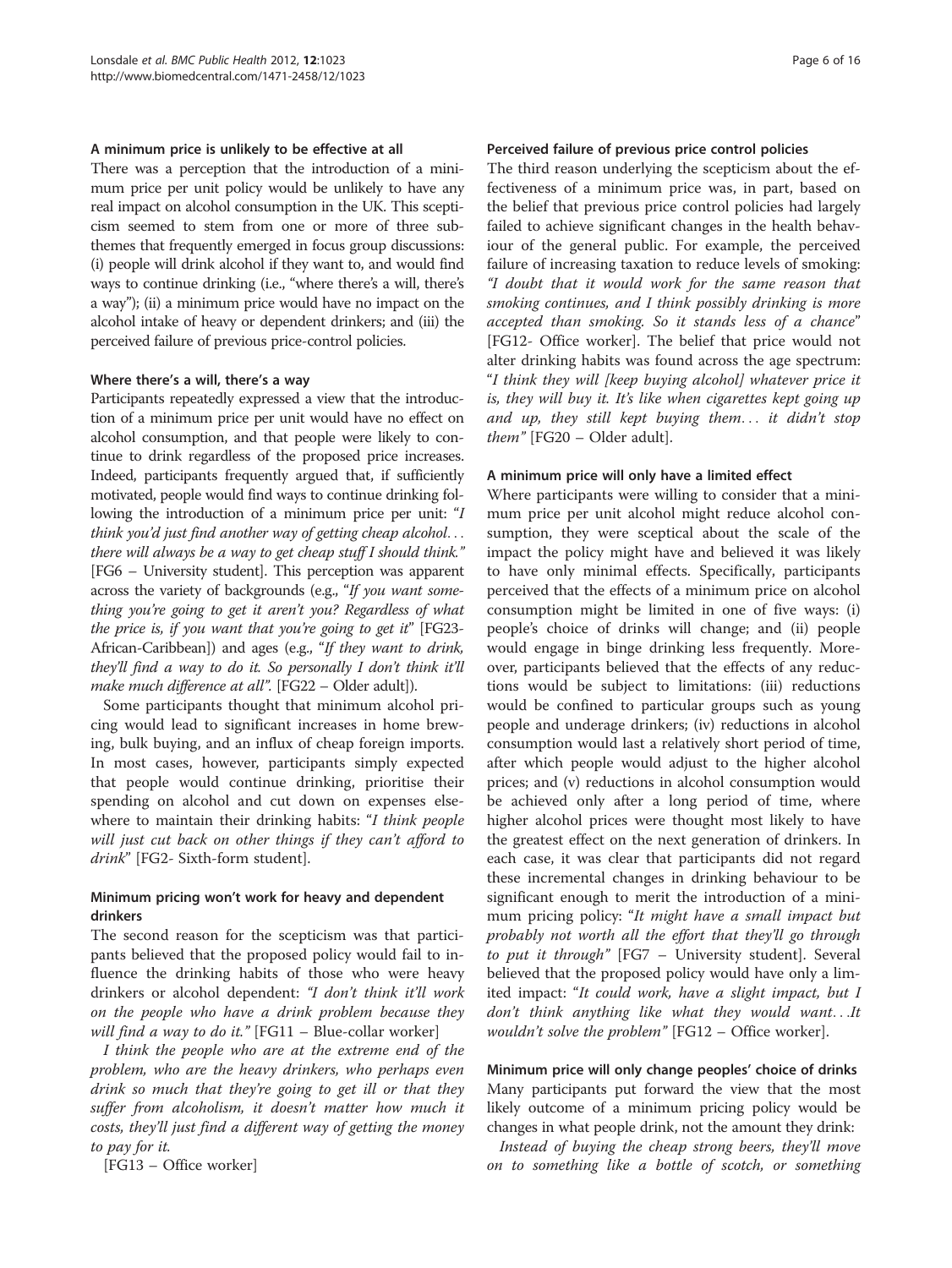which is, hasn't changed by that much  $\lceil$ in price $\rceil$ ... So I think it'll just transfer the problem from people drinking cheap cider, from drinking cheap scotch, and then they'll be having the same kind of debates in ten years about putting the price of scotch up and it'll kind of go on from there [FG8 – University student].

The belief that individuals would react by simply changing the type of drink, for a cheaper alternative was echoed by several participants: "I don't think it would solve the problem because these people [binge drinkers].... would then go to the cheaper one and they buy more because it's cheaper" [FG19 – Older adult].

# A minimum pricing policy will only reduce binge drinking frequency

Participants also expected that a minimum price per unit policy, if implemented, may lead people to change their drinking habits. Most significantly, participants were willing to accept that minimum alcohol pricing might lead individuals to engage in binge drinking less frequently. Despite this, participants believed minimum pricing might not lead to an appreciable reduction in overall alcohol consumption in the UK, and may only serve to focus people's drinking habits more on the more risky heavy episodic 'binge' drinking at the expense of safer, more 'sensible', moderate drinking: "[People will] probably drink less often, but more heavily when they do drink" [FG2 – Sixth-form student] and "You're more likely to binge because they can't do it as often as what they used to...more likely to binge and binge worse than what they used to" [FG15- Unemployed].

#### A minimum price will only affect young people

A commonly held opinion was that any reductions in alcohol consumption as a result of the policy would be confined to young or underage drinkers: "I think it might only work for young people though...teenagers prefer to drink the cheaper stuff, so it'll only affect them really " [FG3 – Sixth-form student] and "I think it's only going to affect people who are under eighteen, who are trying to drink as much as they can but for as cheap as possible" [FG27 – Rural community].

#### A minimum price will only lead to short term reductions

Participants also expressed the view that a minimum price policy was likely to produce only short term reductions in alcohol consumption in the UK, believing that after a certain period of time alcohol drinkers would adjust to the higher prices and return to their previous pattern of drinking: "My personal use would probably go down, and then probably go back up again [after I] got used to the price change" [FG1 – Sixth-form student]. This view was also expressed by an office worker:

To be honest, I don't think it's going to affect anyone in the long term. Like, initially they'll be an outcry, and people will be like oh I can't afford white lightening and then they'll be a shift, and they'll be exactly the same. I don't think it's going to affect anyone long term at all [FG13].

#### A minimum price will only have long term effects

Despite the general scepticism, participants believed that higher alcohol prices were more likely to affect future generations of drinkers, and the policy would have no immediate effect on the problems of excess alcohol consumption in the current population:

I think it'll work. I think the impact on the generations now, would be minimal to average. I think going forwards, [for the] next generation and the ones after that, I think it'll just become accepted and that's how it is, and I think that'll be the biggest benefit.

[FG11 – Blue-collar worker]

Several participants did not believe a minimum price per unit would significantly influence the drinking habits of those who are already consuming alcohol, and change might only be possible for future generations unaccustomed to drinking: "I don't think it'll have an amazing difference...it will have an effect, an eventual effect, not an immediate effect" [FG26- South Asian].

# Do people like the minimum price per unit of alcohol proposal?

Participants were found to dislike the idea of minimum alcohol pricing, for one or more of six main reasons (see Figure [2](#page-7-0) for an overview): (i) a minimum price per unit would indiscriminately target all drinkers, unfairly 'punishing' those who drink in moderation or 'sensible' drinkers at the expense of those drinking in excess of guidelines limits; (ii) minimum pricing was perceived as a restriction on people's personal freedom to drink alcohol however they chose; (iii) a minimum price was also considered unfair because it would disproportionately affect the lives of the poor more than the rich; (iv) a minimum price was considered a 'reductionist' intervention, and would not address the complex interaction of psychological, social, and cultural issues participants believed to be responsible for growing alcohol consumption in the UK (i.e., "there's more to alcohol than price"); (v) participants believed there were other, more effective ways to reduce consumption other than increasing the price of alcohol that were being overlooked the UK government (i.e., "there must be a better way than this"); and (vi) participants suspected the UK government were likely to have ulterior political motives for the introduction of a minimum price aside from the improvement of public health.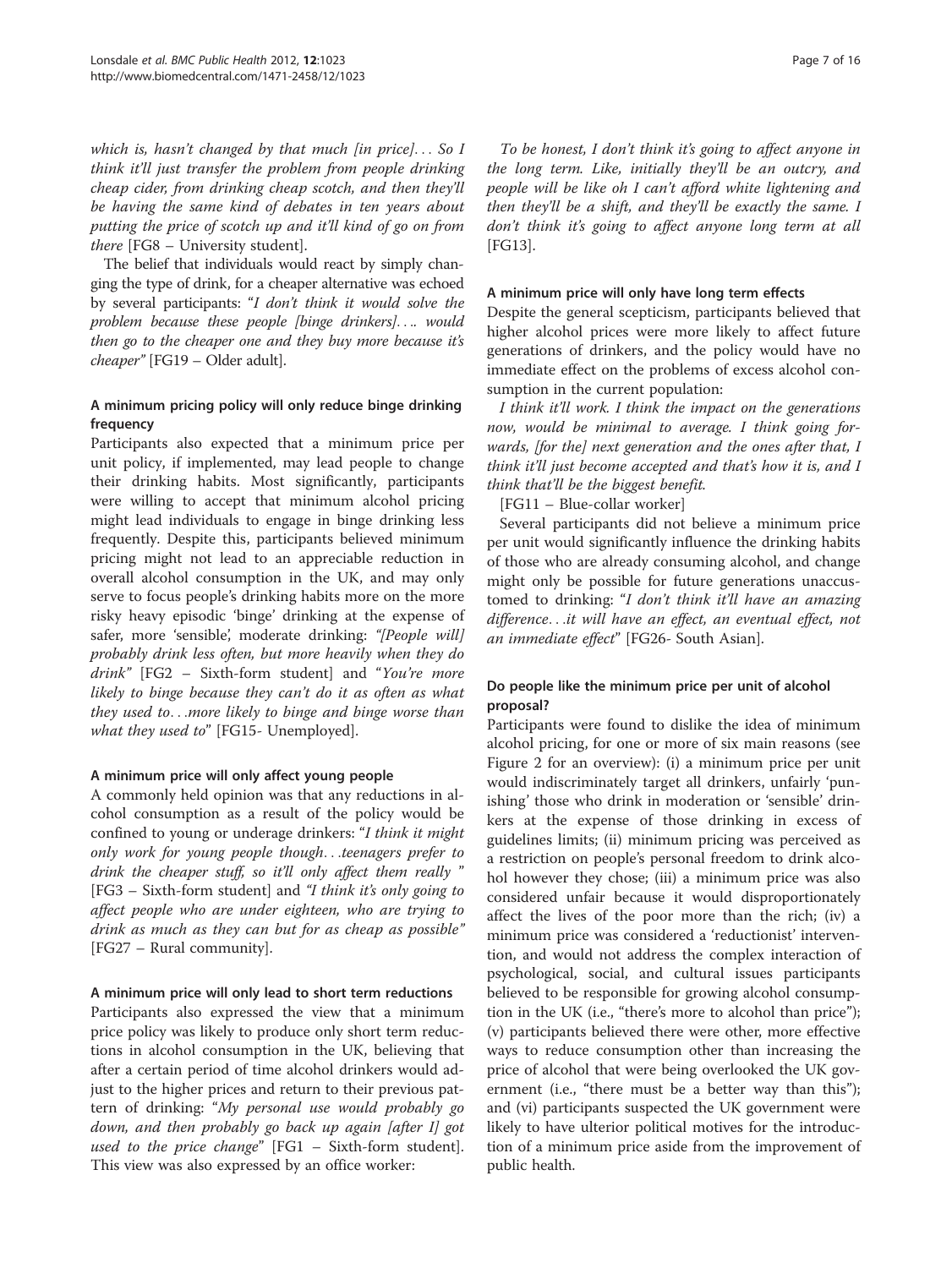<span id="page-7-0"></span>

# Punishing the moderate or 'sensible' drinker

This perceived failure to appropriately target the behaviour of a minority of problem drinkers was one of the main reasons we identified for the dislike of the policy. Indeed, participants' responses frequently reflected the view that minimum pricing was a universal rather than targeted approach to pricing that would serve to unfairly punish those who drink sensibly, at the expense of the more 'reckless' behaviour of binge drinkers:

 $[It]$  seems to be punishing people... people  $[that]$ haven't done anything wrong, there's some people who are going out and getting absolutely drunk, and ending up in hospital, and that is a strain on our society. But a lot of people are just drinking socially and having a good time, we're not posing a problem to our country at all. So I don't see why we should be punished by high prices [FG6 – University student].

Personally I feel a bit offended that it would be people like myself that'll be having to pay some more money... I just feel the principal of it is unjust, when it's sensible drinkers who are not causing the problem, but they're still going to end up having to pay for it.

[FG13 – Office worker]

The theme of punishment and unfairness on moderate and sensible drinkers was echoed across the sample: "I'm a responsible drinker, why should I get penalised for people that can't control themselves" [FG11- Blue-collar worker] and is consistent with previous research showing that the general public favour targeted rather than universal controls to curb alcohol consumption [\[38](#page-14-0)].

#### A restriction of personal freedom to drink alcohol

A number of participants believed that higher alcohol prices would, to some extent, restrict an individual's freedom to drink however they chose. In this context, it was evident that participants regarded the introduction of a minimum price as an unwelcome regulation of drinking behaviour by the state, and detracted from the autonomy of individuals to determine their own alcohol intake: "I don't agree with it. I don't see [why] the government should tell us what we can do, and what we can't  $do''$  [FG11 – Blue-collar worker]. Many participants regarded the introduction of a minimum price as an overly prescriptive approach, where the increase in the price of cheap alcohol would, in effect, force drinkers to change their drinking habits rather than leaving individuals to reduce their alcohol intake of their own volition:

I think we live in too much of a nanny culture as it is... there are too many rules and regulations about what to do, what not to do. If people want to slowly kill themselves because of alcohol, [they can]. Yes, it has a huge burden on the NHS and therefore society as taxes as a whole, but at the end of the day this isn't necessarily going to stop them... I think people should be left alone [FG12 – Office worker]

#### Minimum pricing unfairly targets the poor

Some criticisms of the policy were that it would unfairly reduce the quality of life for drinkers from disadvantaged backgrounds, whilst the lives of the financially more privileged would remain largely unaffected and continue to drink however they chose. This perceived inequality was considered by many participants to be unfair and perhaps even socially divisive:

But there are people on low incomes, if they want to go and have a drink that's going to cost them a lot of money. They're going to be less well off, and they probably will still drink to the same extent, and will have less money, maybe for their children or whatever [FG9 - University student]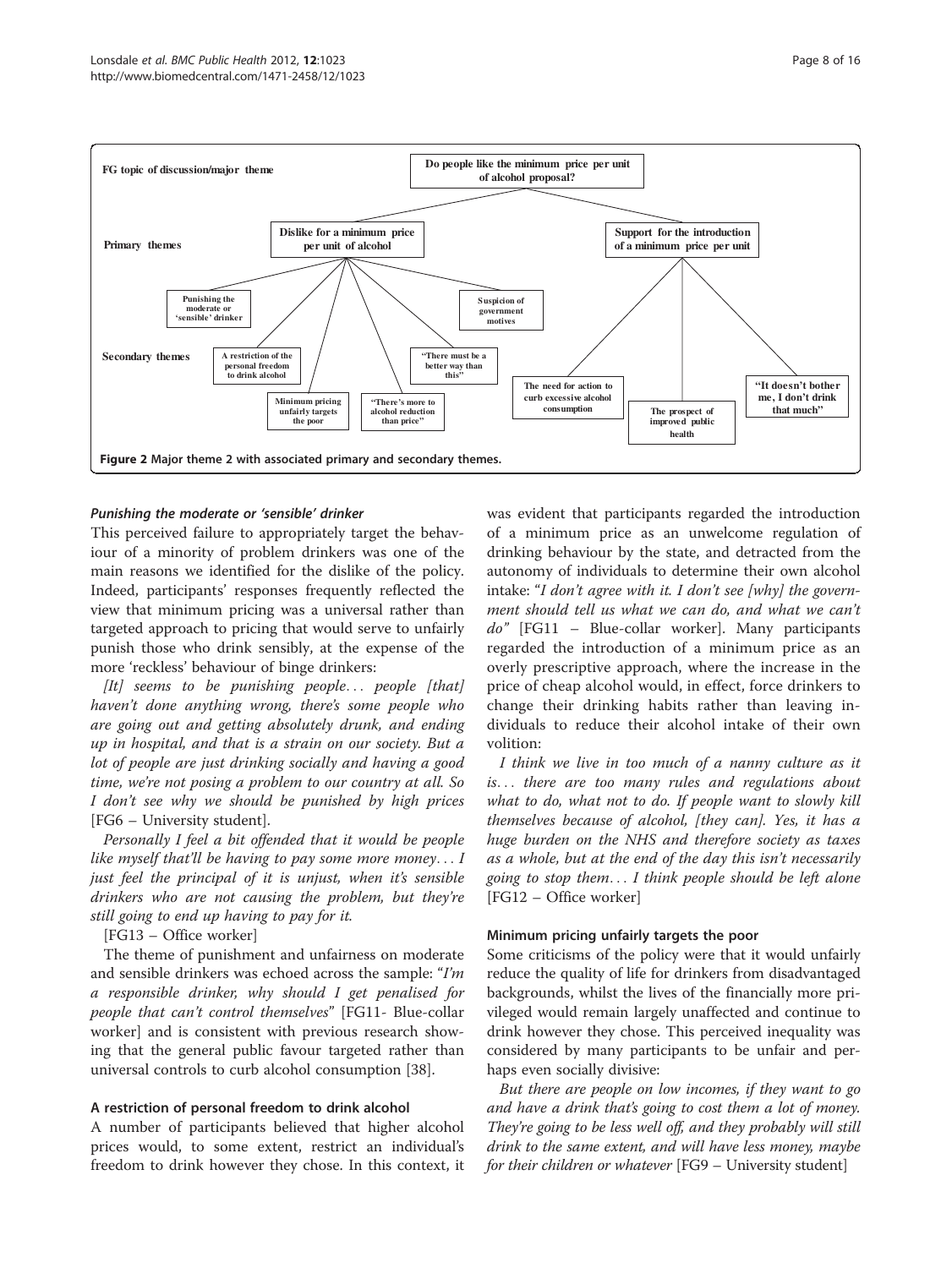Participants felt that such pricing policies would place a disproportionately higher financial burden on those from disadvantaged backgrounds and as such would be unfair: "The only sort of downside for me is that people on lowincomes, they should be able to a drink, and they shouldn't be excessively penalised because of this" [FG12 – Office worker] and "It targets low-income people basically...so in that sense...it's not fair" [FG14- Office worker].

#### There's more to alcohol reduction than price

Participants frequently expressed the view that focussing solely on the relationship between price of alcohol and consumption was simplistic, and did not appropriately reflect the multidimensional nature of the problem: "I'm not really in favour of it because it doesn't address the core issues that make people drink in the first place" [FG3 – Sixth-form student].

Instead, participants often observed that alcohol consumption was the result of a complex interaction of several social and cultural factors, and criticised the idea of a minimum price for its failure to recognise this complexity and to intervene accordingly:

It's almost a cultural thing, and we're trying to put a sticky plaster on it... by doing the price thing, and it's a deeper thing than that. And it is going to penalise the people who like a drink, and it's not a problem for them [FG12 – Office worker].

It was evident that many participants considered the policy 'reductionist', and, as such, would fail to address the root causes of excessive alcohol consumption in the UK: "It's not addressing the proper issue is it? Why do people drink too much? It's not answering that" [FG13- Office worker].

#### There must be a better way than this

Participants believed there were better ways to address excessive alcohol consumption in the UK. Accordingly, disapproval of a minimum price was, in some cases, based simply on the idea that alternative interventions had been overlooked: "Well the government seem to think that is the answer to everything... putting prices of things up. They don't look at other ways round it"  $[FG19 - Older adult]$ and "I'm not in favour, because I think there's other ways of dealing with the problem" [FG20 – Older adult].

Research evidence has indicated that many of the interventions that participants advocated most strongly (e.g., educational programmes, mass-media campaigns) have, for the most part, had modest effects on reducing alcohol consumption and alcohol-related harm [\[44,45\]](#page-14-0).

#### Suspicion of government motives for introducing a minimum price

Many participants believed that a minimum pricing policy would serve the interests of the government by

generating additional tax revenues and serving to garner favour with the general public by convincing them that steps were being taken to tackle the problems associated with excess alcohol consumption. In both cases, it was clear that many participants believed the UK government was likely to have an ulterior motive for the introduction of a minimum price: "I'm not in favour, because it's a sneaky way of getting more money out of people for the treasury" [FG13 – Office worker]. Another refers to the proposed policy as: "it's a tax in everything but name" [FG22- Older adult].

Support for the introduction of a minimum price per unit There was also support for means to address excess alcohol consumption. Accordingly, participants who supported or, at least, did not object to the introduction of a minimum price did so for one or more of three reasons (see Figure [2](#page-7-0) for an overview): (i) the need for action to curb excessive alcohol consumption; (ii) the prospect of improved public health, particularly among young and underage drinkers; and (iii) the perception that the policy would not have a significant effect on participants' personal drinking habits (i.e., "it doesn't bother me, I don't drink that much").

# The need for action to curb excessive alcohol consumption

Focus group discussions showed that some participants were in favour of action to address the growing problems of excess alcohol consumption in the UK: "I think it's quite a big problem, and something needs to be done to sort it out" [FG2 – Sixth-form student] and "But if they go ahead with it, I don't think I'd complain because I know they've got to do something" [FG11 – Blue-collar worker].

# The prospect of improved public health – a price worth paying

In many cases, participants seemed willing to overlook their own personal objections to a minimum price per unit, and expressed support for its introduction given the prospect of significant public health improvements that the policy might bring. In particular, the idea that a minimum price was likely to reduce the alcohol intake of underage drinkers and improve health outcomes for future generations seemed especially persuasive to participants:

I'm in favour of it... For the simple reason you've got to think of the younger generation. I'm not bothered about the alcoholics, they've been drinking for years and years. It's the younger generation that I think we've got to educate... and if by putting it up a few pence stops even one of them buying it and drinking it's worth it [FG11 – Blue-collar worker]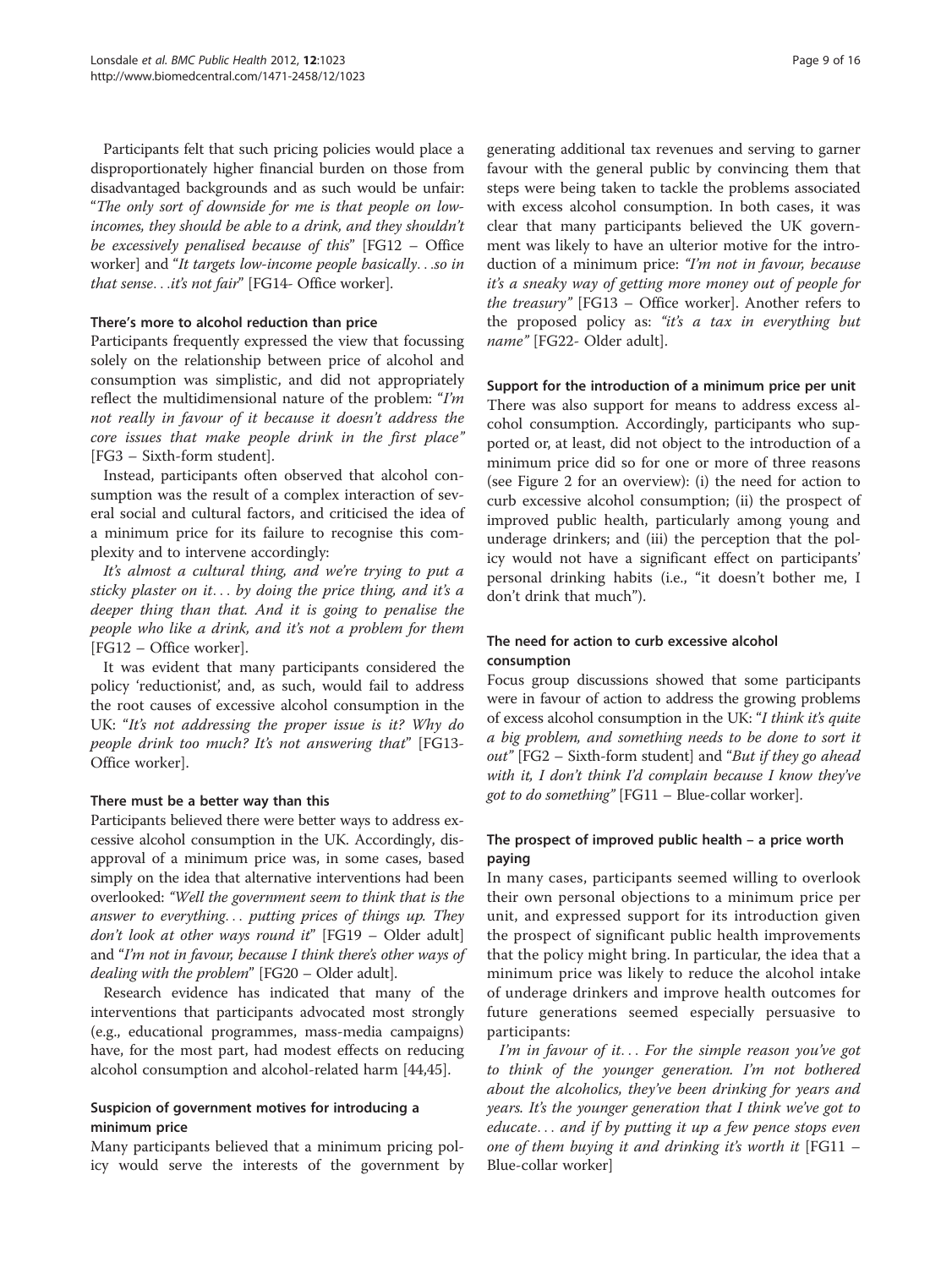"I am in favour of it...stopping underage drinking and obviously the people that are alcoholics to reduce their consumption" [FG28- Hazardous drinkers]

#### It doesn't bother me, I don't drink that much

Some held indifferent attitudes towards the policy and this appeared to be because as individuals, they were not regular or heavy drinkers: "I'm in favour of it because I'm not a drinker" [FG- Unemployed]. Another participant said: "I'm not too bothered to be honest, because I don't really drink much and I don't really care what everybody else does" [FG25 – South Asian].

#### A minimum price policy might make matters worse – unintended consequences

In addition to believing that minimum pricing would not work, a frequently-occurring theme was the belief that a minimum price per unit policy might also create or exacerbate other social problems. In particular, participants considered a minimum price would make things worse in one or more of three ways: (i) crime was likely to increase because some drinkers might not be able to afford the higher alcohol prices; (ii) drug abuse was likely to increase because the increasing the price of alcohol would lead drinkers to seek out cheaper alternatives; and (iii) higher alcohol prices would also have negative economic impact (see Figure 3 for an overview).

#### Increases in crime

The foremost concern expressed by participants about the minimum price per unit policy was that its introduction might lead to increased levels of crime. Specifically, participants expected that because some drinkers, in particular those who are alcohol dependent, might not be able to afford the higher alcohol prices, they may turn to crime to continue drinking:

There will not be any long-term benefit... because it'll cause problems elsewhere. People [who] need a drink,

they'll get it by other sources. If they can't afford it they'll go out and steal, whether it's the wines and spirits themselves, or steal money, or rob, they'll do whatever [FG10 – Blue-collar worker].

Participants appeared to focus on the effects a minimum price per unit policy might have on the behaviour of heavy or dependent drinkers and the social consequences: "Crime will go up, definitely... because I think people who are alcoholics, they need to drink...if you put the price up, they need the money, the crime will go up" [FG24 – South Asian].

#### Increases in drug abuse

Participants were also concerned that the introduction of a minimum price per unit might lead to an increase in drug abuse. Specifically, it was anticipated that increasing the price of cheap alcohol would force some drinkers, especially those who are alcohol dependent, to turn to drugs as a cheaper alternative to serve their needs: "It's working out now that a line of cocaine is cheaper than a pint of beer from a pub... So [people] might go on to some other form of drugs instead because it would be cheaper" [FG1 – Sixth-form student]. There was a perception that individuals might switch from alcohol to illegal drugs: "Well they'll start taking cocaine because cocaine will be cheaper than buying alcohol so then you've got a cocaine problem" [FG19- Older adult].

#### Negative economic impact

Participants were concerned that introducing a minimum price might lead to job losses and reduced profits for the alcohol industry: "[It] would probably reduce revenues for the bars and stuff, which would be a kind of big disadvantage against this" [FG4 – University student]. Others were concerned about the potential for increased levels of indebtedness among certain groups of drinkers:

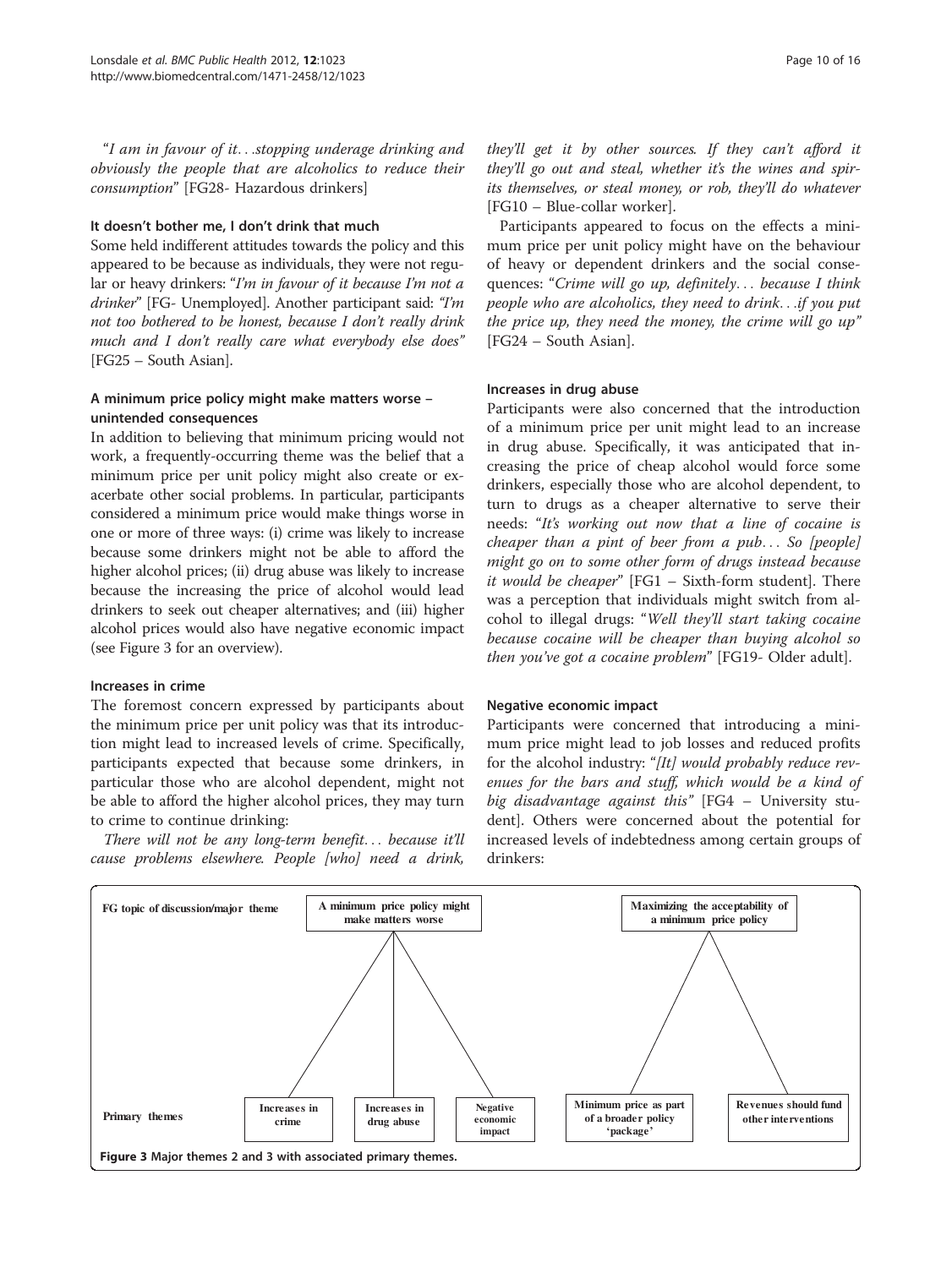I think if anything, it'll just cause financial problems because a lot of the people who drink heavily, for example, people who have no houses, students, and like people who are unemployed maybe, are stressed so they drink a lot. They haven't got any money anyway, and they're still doing it. So students will just get more overdrafts, more loans and get in more debt, as will everyone else who's got no money and is still drinking...it'll just cause more financial difficulties [FG13- Office worker].

Some participants regarded the introduction of a minimum price per unit as a potential obstacle to economic growth, and likely to create unnecessary financial difficulties for those from disadvantaged backgrounds.

# Maximising the acceptability of a minimum pricing policy

When asked how the introduction of a minimum price might be made more acceptable, two themes emerged from the analysis: participants suggested that (i) a minimum price per unit should be introduced as part of a broader package of government policies to address excessive alcohol consumption; and (ii) revenue generated by higher alcohol prices should be used to fund other interventions. In both cases, it was evident that participants were more likely to accept a minimum pricing policy if it was introduced together with other government policies.

#### A minimum price as part of a broader policy 'package'

It was evident that the policy would be more acceptable to many participants if introduced alongside educational programmes and the greater provision of public health information for drinkers (e.g., health warnings, advertising, clearer labelling):"I think I would be in favour of it, but not on its own. I think it's one tool in the armoury so to speak" [FG12 – Office worker]. An educational approach to alcohol consumption was also deemed important: "If this is combined with other schemes then it will work very well...help in education, like teaching young children about alcohol, even units thing at a young age, then the programme will work but otherwise on its own it won't" [FG2- Sixth-form student].

The need for a multi-faceted approach to reduce alcohol consumption was highlighted amongst participants and this included a focus on the health warnings of excess alcohol: "I think there needs to be a combined approach, like the pictures you get on cigarette packets now, you know obscene throat cancer and stuff like that. It needs to be a joined up approach" [FG11- Blue collar worker].

#### Revenues should fund other interventions

Most participants were receptive to the idea that any additional revenue generated by such a policy might be used to finance the implementation of other alcohol initiatives to reduce excess alcohol consumption in the UK. In this context, participants believed that the

proposed policy might be made more acceptable if put forward as a means to fund public services or other intervention policies perceived to be most effective in reducing alcohol consumption: "I'm against it. I don't think it'll work, and I'd probably be more for it if I thought the profits were going to go to the NHS, and the police" [FG1 – Sixth-form student]. Many participants were against the policy but may be more accepting of it if they could be reassured that any revenue generated from higher alcohol prices would be used to fund other strategies to help tackle the problems associated with excess alcohol consumption:

I think that this proposal alone wouldn't work, therefore I'm not in favour of it. But I think there's a possibility that they could use the extra money they're making on the alcohol to put directly into other ways of tackling the same issues, and then the two combined could work, but this proposal alone I wouldn't agree with [FG13 – Office worker].

One particular quote, appears to pull together several themes from the current study including the important theme regarding why people are drinking to excess: 'there must be a better way than this', in addition to 'suspicion of government motives' and the importance of introducing 'a minimum price only as part of a broader policy package':

I don't see that's going to help the situation. I'm also a bit suspicious as to where the money would be going...if it was going in to helping people with alcohol-related issues then fair enough. If it was going into education in school, maybe setting-up community centres and youth facilities so that kids weren't bored and hanging round the streets, and didn't feel the need to go out and have two bottles of cider...on a nightly basis, then it's a good idea. [FG12- Office worker].

#### **Discussion**

The major theme that emerged in the current study was scepticism regarding the effectiveness of the policy. The overwhelming feeling was the people will continue to drink and will adjust to the higher prices, or change choice of drink. Notwithstanding these perceptions, there is clear evidence that price controls in other areas of public health have been extremely efficacious in changing health behaviour. A prime example is the implementation of price increases on cigarettes which has played an important role in encouraging smokers to stop and has led to reduced smoking both in the UK and countries across Europe [[46,47\]](#page-14-0). This is also coupled with evidence that increasing taxation and price on alcohol in general leads to population-level reductions in alcohol consumption [\[15,17\]](#page-14-0). These views identify misconceptions endemic among participants with respect to the economic links between price increases and purchasing behaviour, particularly when it comes to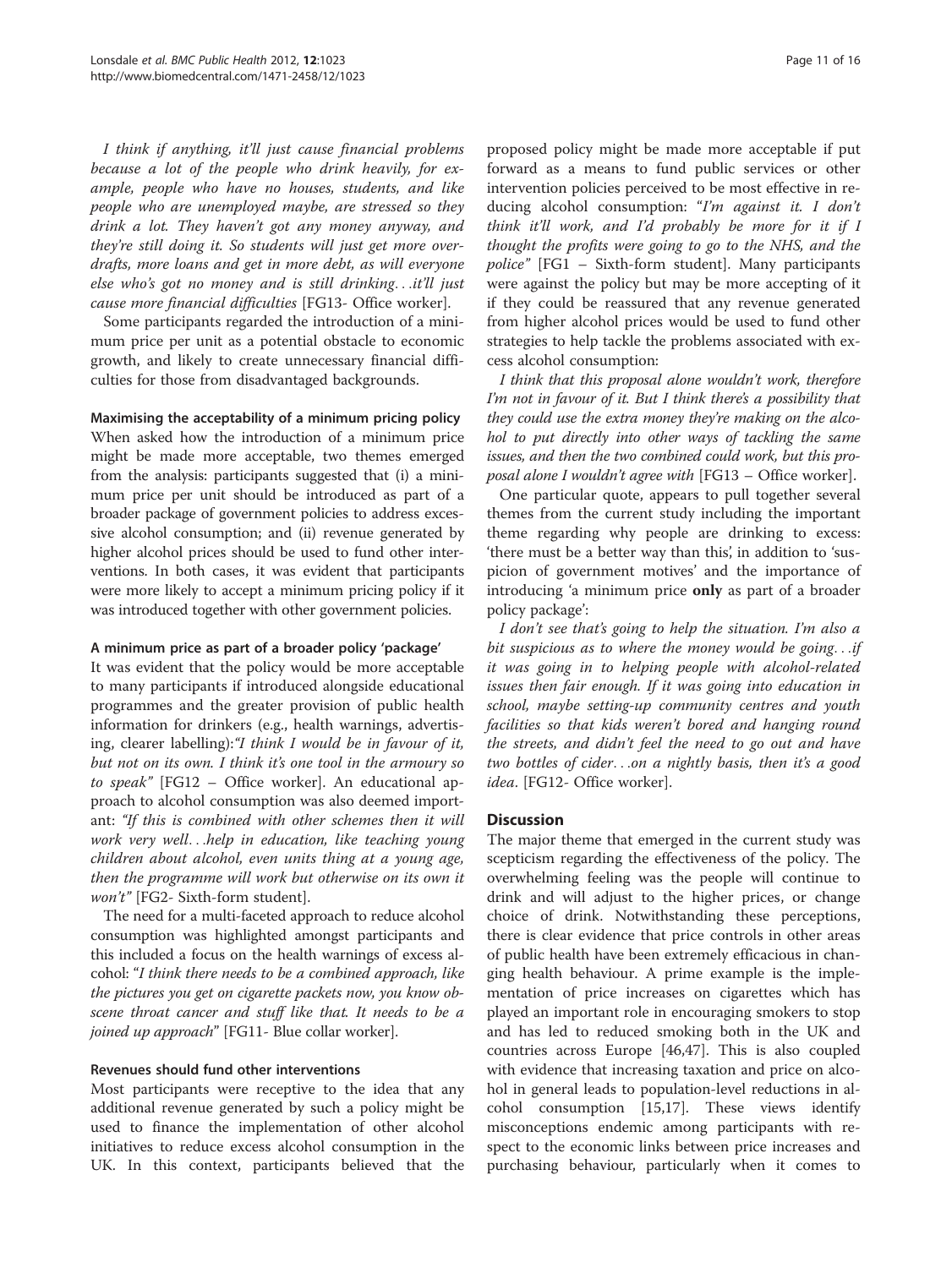taxation and health-related behaviours like smoking and alcohol cessation. Policymakers interested in introducing a minimum price per unit of alcohol should be aware of this limited understanding and clearly highlight the substantially greater effectiveness of economic interventions such as the proposed minimum price policy in reducing alcohol consumption relative to the modest effects of behavioural campaigns [\[48,49\]](#page-14-0).

Participants expected most drinkers to respond to the introduction of a minimum price by switching beverages. There are two lines of reasoning here and both represent a possible misunderstanding of the policy. The welldocumented argument for switching from a relatively weak alcoholic beverage (e.g., beer) to a much stronger beverage (e.g., whisky) as a response to increases in price [[50,51](#page-14-0)] would not be a strategy to gain cheaper alcohol. This is because the stronger beverage would be at least as expensive due to its high alcohol content and the relative nature of the policy. The argument for switching to the least expensive alternative would also be an ineffective means to gain cheaper alcohol as the least expensive would be weaker in terms of its alcohol content. It seems that participants were acutely aware that price determines beverage choice among drinkers, particularly heavier drinkers, as corroborated in previous research [\[52\]](#page-14-0). This suggests that under the policy people would focus on finding drinks that were lowest in price. Under the proposals, these would likely be the weakest in strength and may therefore reduce alcohol consumption. Interestingly, this seemingly modest change in drinking habits was frequently dismissed as inconsequential, and most participants did not believe that these changes in drink choice would lead to population-level decreases in alcohol consumption. It would, therefore, be important to dispel these misunderstandings in educational messages to a sceptical public. In particular, such messages should challenge misconceptions surrounding the effectiveness of the policy. Specifically, messages should highlight that relatively small decreases in alcohol consumption at the individual level is likely to lead to significant aggregate reductions in overall alcohol consumption nationally. There was some recognition that the policy would affect future generations of drinkers but participants felt that there would be no immediate effect.

The second major theme that emerged in the current study was the general dislike of the policy; it was seen by many as unfair and seen as disproportionately affecting disadvantaged groups in addition to punishing sensible drinkers. The policy was considered by many as a reductionist intervention that did not or could not address the complex interaction of psychological, social and cultural issues responsible for the growing alcohol consumption. Participants wanted to see multi-faceted approaches to reduce alcohol consumption and would be more accepting

of the policy if they were given reassurance that any revenue generated from higher alcohol prices would be used to fund additional strategies to tackle the problems and causes of excessive alcohol consumption. Therefore, the introduction of a minimum price policy should be accompanied by messages highlighting that a reduction in harmful levels of alcohol consumption, a key target outcome of a minimum pricing policy, will likely lead to a lower incidence of the maladaptive health outcomes and reduced expense to health services attributable to hazardous forms of drinking.

If implemented, a minimum price per unit is expected to have the greatest effect for people who buy discounted alcohol on a regular basis and have patterns of drinking behaviour considered excessive and, as a consequence, harmful, regardless of their age or background [\[15,53](#page-14-0)-[55](#page-14-0)]. However, participants did not generally share this expectation; this misconception will need to be addressed if a minimum price is to be endorsed by the public as an effective means to reduce alcohol consumption in the UK.

Although in general, there was scepticism regarding the effectiveness of the policy and cynicism regarding the motive underlying its introduction, there was some support for the policy amongst participants. Many participants recognised a need for action to curb excessive alcohol consumption, particularly in the potential for reduction of alcohol consumption in underage drinkers. For the participants, the policy would be more acceptable if minimum pricing was part of a broader package alongside educational approaches and greater provision of public health information for drinks. Researchers and organisations have also advocated the adoption of multiple intervention strategies at the population (e.g., pricing) and individual (e.g., brief psychosocial interventions) levels [[22,56](#page-14-0)-[64](#page-14-0)]. Such a multi-faceted approach is logical given the evidence supporting the effectiveness of interventions using either of the approaches. Future research should explore whether a minimum pricing policy in combination with other intervention strategies such as mass-media information campaigns will have synergistic effects on alcohol consumption. It is, however, clear from the present study that participants believe that the effectiveness of a minimum price policy will be reduced, and its acceptability impaired, without the introduction of additional measures. Current findings suggest that an optimal strategy to increase the acceptability of a minimum price policy would be to include an educational campaign aimed at changing beliefs and attitudes toward minimum price itself in order to dispel any misconceptions surrounding its effectiveness as a standalone policy [[65](#page-15-0)], in addition to campaigns aimed at increasing public awareness of appropriate and safe drinking levels, and the damaging effects of binge drinking, particularly aimed at youngsters, alongside a minimum price policy.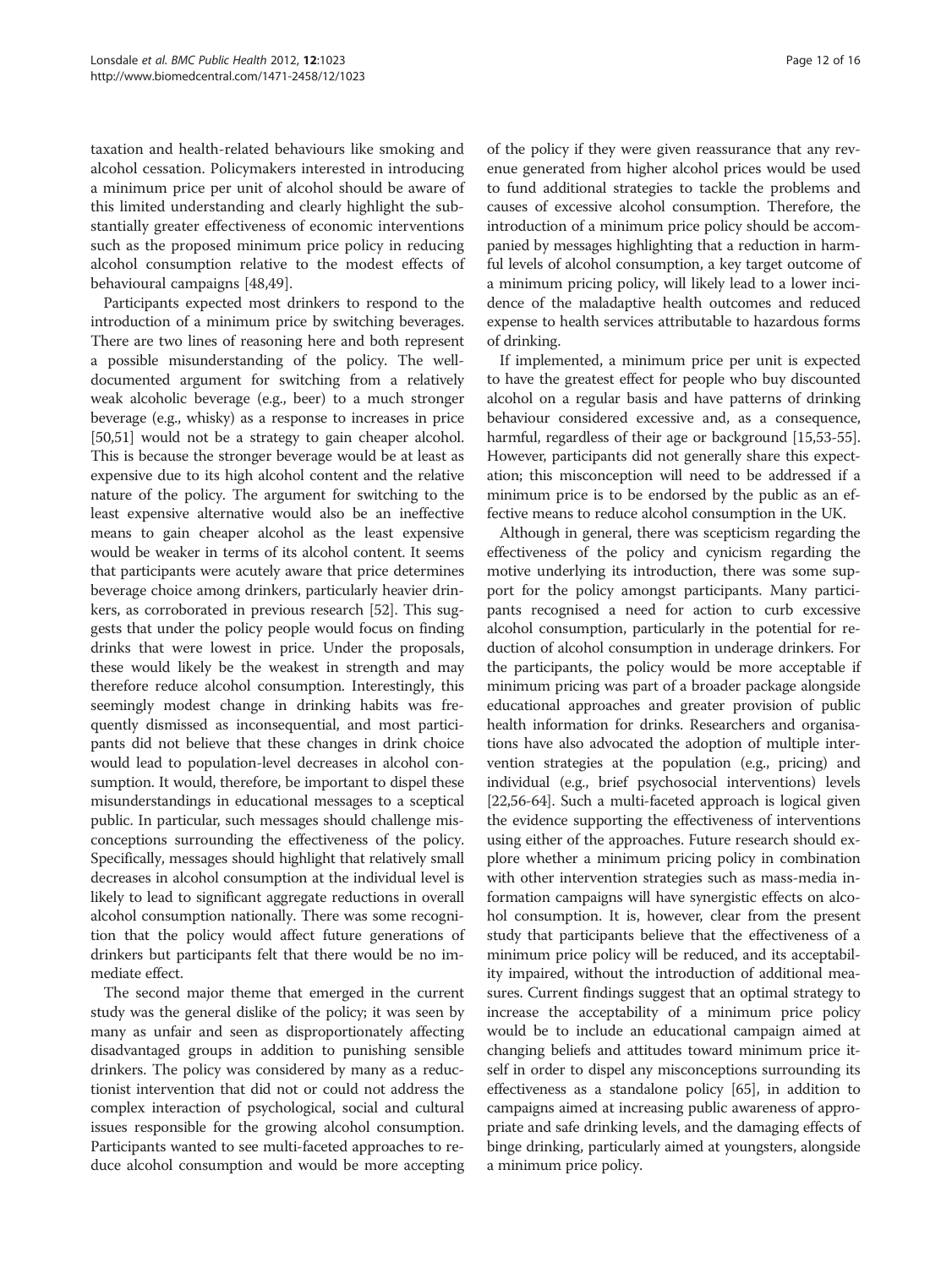#### Conclusions

The aim of the present study was to investigate peoples' attitudes and beliefs regarding the introduction of a minimum price per unit of alcohol policy in the UK, and to identify the conditions that might increase the acceptability of this policy. The present research is unique given the relative dearth of information on people's beliefs and attitudes toward this policy and how they might respond to its introduction. Furthermore, no indepth investigation has examined the acceptability of this pricing policy and the strategies that individuals perceive might increase its acceptance among the general public. The present findings are therefore expected to inform how policymakers might effectively introduce a policy of alcohol minimum pricing, and maximise its public acceptance. A further strength of the current research is that the data are derived from a large number of focus groups ( $N = 28$ ) reflecting the views of over 218 participants from a diverse set of community groups.

Overall, the present data suggested that participants' were largely sceptical of the effectiveness and motives behind the introduction of a minimum price per unit policy for alcohol. Objections to the policy may be attributed to three main issues: (1) a misunderstanding of the minimum price per unit policy itself; (2) the failure to recognise the significance of small incremental reductions in alcohol consumption; and (3) a preoccupation with the effects of a minimum price on heavy and dependent drinkers.

Despite accepting that changes in peoples' drinking habits were possible, most participants were sceptical that a minimum price per unit was likely to bring about an immediate reduction in alcohol consumption. This scepticism was arguably the result of a misunderstanding of the policy. There was a general failure to recognise that small, seemingly inconsequential, changes in the drinking behaviour at the individual level are likely to equate to substantial reductions in overall alcohol consumption at the population level. For example, despite expecting that a minimum price might encourage drinkers to switch from stronger to weaker alcoholic beverages, many participants did not consider its introduction would lead to substantial reductions in alcohol consumption. Based on these findings, the challenge for policymakers is not only to appropriately manage public expectations as to what a minimum price per unit is likely to achieve, but also to demonstrate how incremental changes in individual behaviour will likely lead to aggregate reductions in alcohol consumption and alcohol-related harm in the UK.

Objections to a minimum price per unit also showed that many participants were preoccupied with the limited effects of a minimum price on the behaviour of heavy and dependent drinkers. Specifically, participants were critical of a minimum price per unit because it was considered unlikely to deter heavy or dependent drinkers from drinking to excess. It would seem that some participants who opposed the introduction of a minimum price assumed that alcohol dependence was the most important public health issue associated with excessive alcohol consumption and that this was the main target of introducing minimum price. While alcohol dependence is a serious health threat, there is a need to challenge the assumption that pricing policy should be directed exclusively at dependent drinkers. It should be highlighted that other hazardous patterns of drinking in which people regularly consume alcohol above guideline limits present a proportionately greater risk to public health issue than alcohol dependence.

An additional aim of the present research was to identify the conditions likely to improve the acceptability of a minimum price per unit policy and how it might be introduced more effectively. Findings indicate that a minimum price per unit would be most acceptable to participants if introduced together with additional policies (e.g., media campaigns highlighting the harmful effects of alcohol) also aimed at reducing excessive alcohol consumption. It was evident that participants regarded the synergistic effects of such a policy mix was most likely to achieve significant reductions in alcohol consumption and alcohol-related harm, and in so doing it would serve to address the foremost objection, namely that a minimum price per unit would not work effectively in isolation. The introduction of a minimum price per unit would be more acceptable to the public if introduced as the centrepiece policy as part of a wider UK government strategy to curb excess alcohol consumption. However, given the limited levels of understanding demonstrated by participants of the policy, the most efficacious approach to promoting acceptance of a minimum price per unit would be to provide sufficient and appropriate information to dispel the negative beliefs that the policy will have limited effects, highlight that the policy will likely lead to population-level reductions in alcohol, and make clear that the policy would have a much lower effect on the pockets of moderate drinkers relative to heavier drinkers and those who consume alcohol to excess [[54\]](#page-14-0).

#### Limitations and future research

The present findings suggest the most significant barrier to public support for a minimum price per unit is likely to be people's scepticism regarding the effectiveness of the policy to significantly reduce harmful alcohol consumption. Future research should therefore aim to seek to identify education interventions that improve public opinion most effectively and serve to allay misconceptions regarding a minimum price; such an intervention is likely to prove useful as a means to facilitate the introduction of the policy.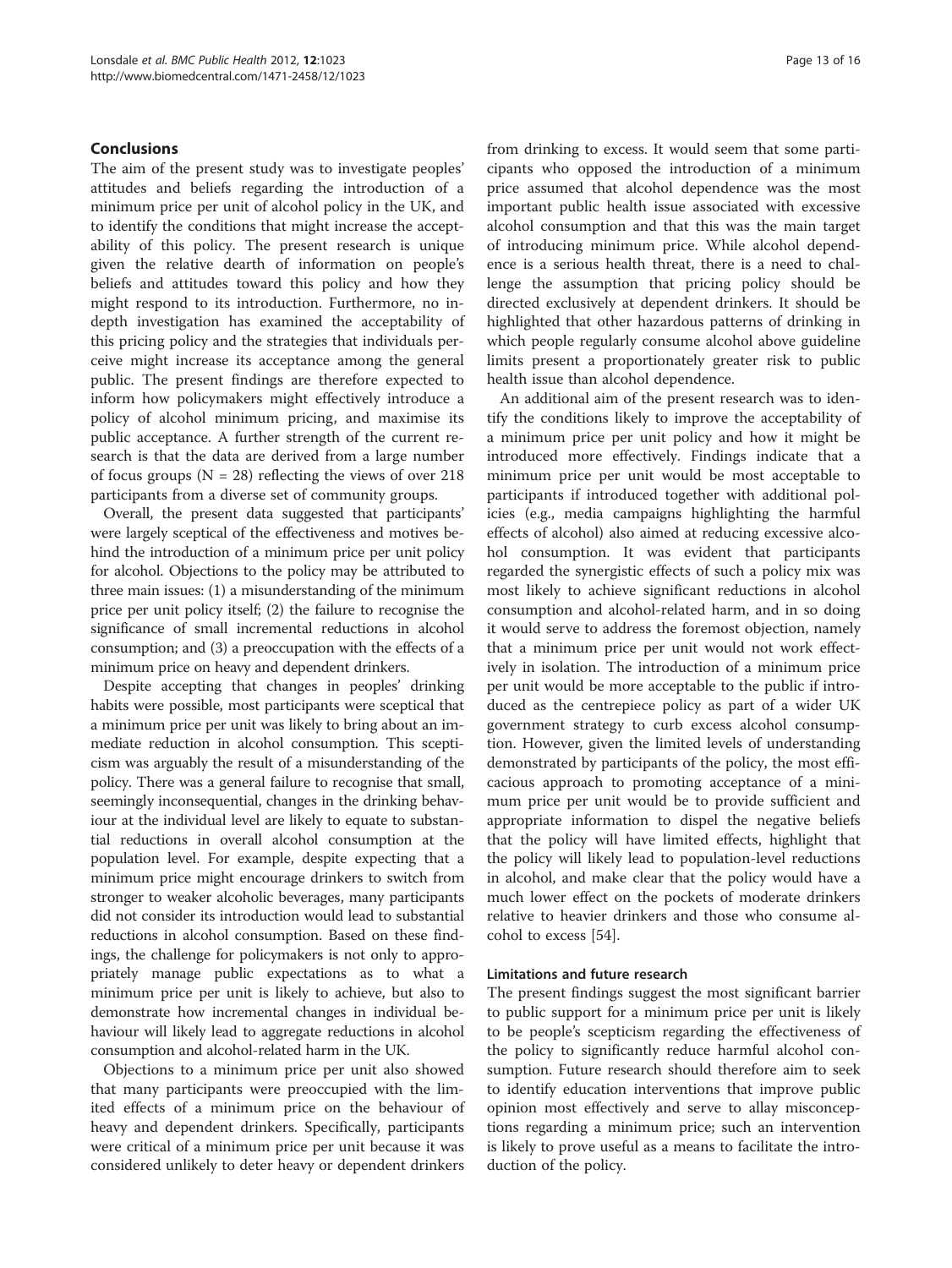<span id="page-13-0"></span>Although the present findings provide an important first insight into public opinions about the introduction of a minimum price per unit of alcohol, the present study had a number of limitations that should be acknowledged. Caution should be exercised when generalising from focus group data alone. Using focus groups, the present study aimed to provide rich, detailed data on peoples' beliefs regarding the minimum pricing policy. We collected data from a large number of focus groups from diverse populations in order to canvass views and obtain sufficient coverage of public opinion on minimum price from numerous important groups within the population, with the potential for transferability of the emerging themes to other groups. However, we recognise that we are not able to comment on the extent to which findings may be true of people in other settings. Conducting similar research in different settings would be valuable and further contribute to converging knowledge regarding perceptions of minimum pricing. The use of focus groups in the current study did not allow us to make definitive comparisons to establish whether attitudes and beliefs concerning a minimum price varied significantly between the different communities investigated. Accordingly, future research should further investigate the main themes raised in this investigation and explore the possibility that people from different community groups might hold differing views about the introduction of a minimum price per unit. The current study is the first to explore attitudes towards minimum pricing and offers a baseline understanding of the general public's perceptions of a minimum price policy with which findings of subsequent research should be compared. Future qualitative research exploring public opinion should also provide further details to participants such as evidence and statistics about who spends what on alcohol, evidence that prices in the on-trade would be largely unaffected, and a range of example prices for each beverage.

**Endnote a** It must be acknowledged that binge drinkers have been cited as largely consuming alcohol from ontrade establishments were alcohol prices are likely to be above proposed minimum price thresholds, suggesting that minimum pricing may have less effect on binge drinking than previously mooted [\[29](#page-14-0)]. Sheffield modelling data supports this indicating that introducing a minimum price will have less effect on hazardous drinkers aged 18-24 compared with other age groups [10]. However, these data may not account for the increasing trends in drinking alcohol purchased from the off-trade by young binge drinkers prior to visiting on-trade establishments, a practice known as 'pre-loading' or 'pre-partying' [[66\]](#page-15-0), so minimum pricing may also affect these types of drinkers.

# Additional file

[Additional file 1:](http://www.biomedcentral.com/content/supplementary/1471-2458-12-1023-S1.doc) Appendix 1 - Participant Screening and Characteristics. **Appendix 2** - Focus Group Interview Schedule. Appendix 3 – Additional quotations.

#### Competing interests

The authors declare they have no competing interests.

#### Authors' contributions

AJL developed the methods including the interview schedule, recruited participants and conducted the focus groups, transcribed the data, conducted the analysis and extracted the themes, conducted the literature review, and drafted the manuscript. SJH helped with the analysis of focus group data and with the writing of the methodology, results and discussion. MSH conceived the study, secured the funding to conduct the research project, designed the methods and designated the approach, directed the data analysis, and drafted and commented upon sections of the manuscript. All authors read and approved the final manuscript.

#### Acknowledgements

This research was funded by a research grant from Alcohol Research UK (Grant ref: R2009/01) awarded to Martin S. Hagger, Rob Baggott, Gillian Penney, and Justine Scheider. Additional support was provided by Our Life with funding from NHS North West. We thank Rob Baggott and Matt Bowen for their comments on an earlier draft of this manuscript.

#### Author details

<sup>1</sup>Department of Psychology, Oxford Brookes University, Oxford OX3 0BP, UK <sup>2</sup>School of Sport and Service Management, University of Brighton Eastbourne BN20 7SR, UK. <sup>3</sup>School of Psychology and Speech Pathology, Curtin University, GPO Box U1987, Perth WA6845, Australia.

Received: 22 October 2011 Accepted: 17 October 2012 Published: 23 November 2012

#### References

- 1. Boffetta P, Hashibe M: Alcohol and cancer. Lancet Onco 2006, 149:156.
- 2. Britton A, Marmot M: Different measures of alcohol consumption and risk of coronary heart disease and all-cause mortality: 11-year follow-up of the Whitehall II Cohort Study. Addiction 2004, 99:109-116.
- 3. Corrao G, Bagnardi V, Zambon A, La Vecchia C: A meta-analysis of alcohol consumption and the risk of 15 diseases. Prev Med 2004, 38:613–619.
- 4. Schütze M, Boeing H, Pischon T, Rehm J, Kehoe T, Gmel G, Olsen A, Tjønneland AM, Dahm CC, Overvad K, et al: Alcohol attributable burden of incidence of cancer in eight European countries based on results from prospective cohort study. Br Med J 2011, 342:d1584.
- 5. Department of Health: Alcohol: Know your limits. [http://www.nhs.uk/](http://www.nhs.uk/Livewell/alcohol/Pages/alcohol-units.aspx) [Livewell/alcohol/Pages/alcohol-units.aspx](http://www.nhs.uk/Livewell/alcohol/Pages/alcohol-units.aspx).
- 6. Department of Health: Safe. Sensible. Social. The next steps in the National Alcohol Strategy. London: Home Office; 2009.
- 7. Office for National Statistics: Over a third of adults exceed regular daily drinking limit. Newport, UK: Office for National Statistics; 2007.
- 8. Office for National Statistics: 2007 General Household Survey. Newport, UK: Office for National Statistics; 2007.
- 9. Office for National Statistics: Focus on consumer price indices. London: Office for National Statistics; 2008.
- 10. Brennan A, Purshouse R, Taylor K, Rachid R: Independent review of alcohol pricing and promotion: Part B. Modelling the potential impact of pricing and promotion policies for alcohol in England. Sheffield, UK: ScHARR University of Sheffield and Department of Health; 2008.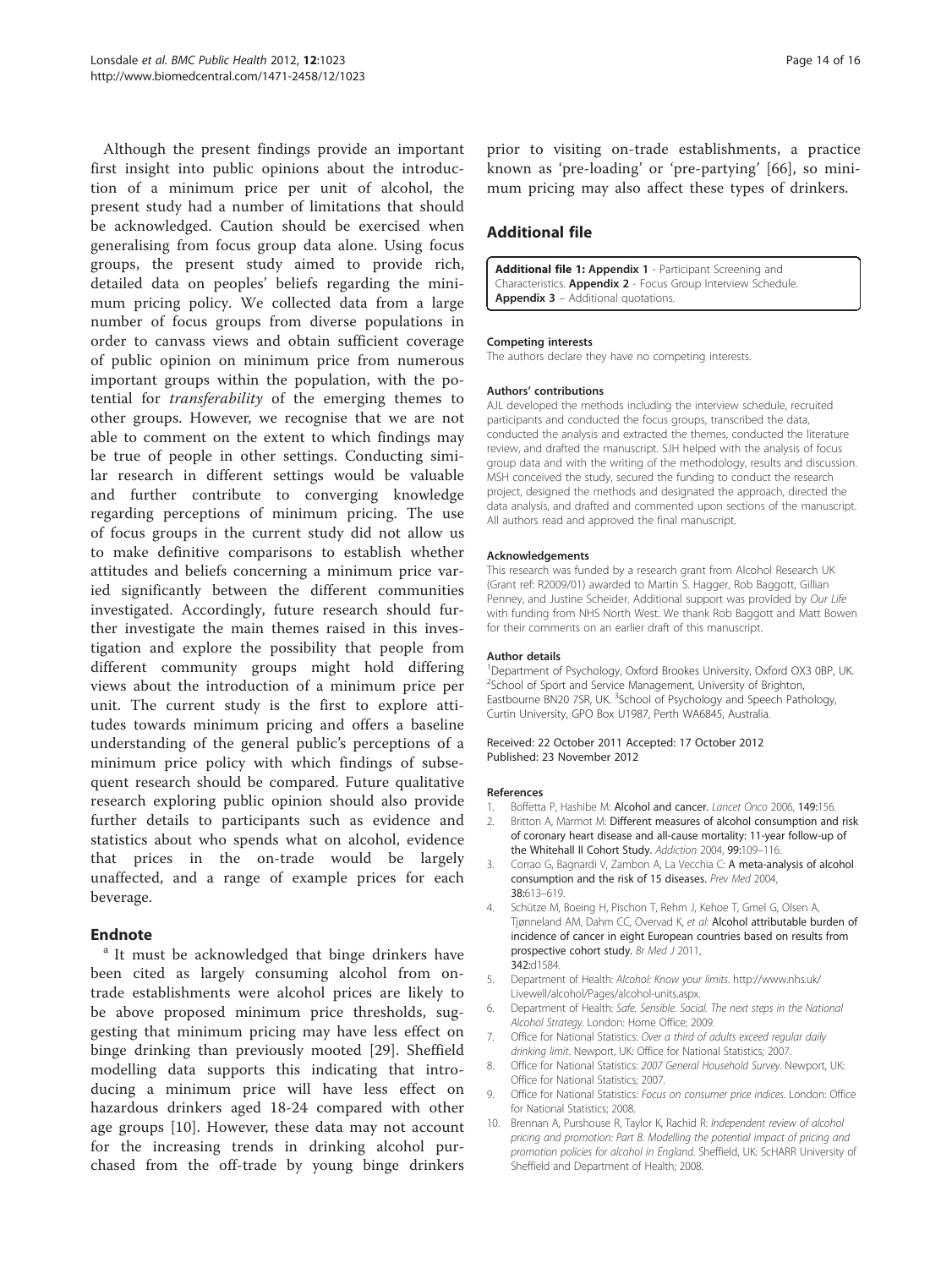- <span id="page-14-0"></span>11. Wagenaar AC, Salois MJ, Komro KA: Effects of beverage alcohol price and tax levels on drinking: a meta-analysis of 1003 estimates from 112 studies. Addiction 2009, 104:179–190.
- 12. House of Commons Select Committee on Health: First report Alcohol. London: House of Commons; 2009.
- 13. Donaldson LJ, Rutter PD: Commentary on Black et al. (2011): Minimum pricing of alcohol - a solution whose time has come. Addiction 2011, 106:737–738.
- 14. Anderson P, Chisholm D, Fuhr DC: Alcohol and Global Health 2 Effectiveness and cost-effectiveness of policies and programmes to reduce the harm caused by alcohol. Lancet 2009, 373:2234–2246.
- 15. Booth A, Meier P, Stockwell T, Sutton A, Wilkinson A, Wong ER: Independent review of the effects of alcohol pricing and promotion: Part A. Systematic Reviews. Sheffield, UK: ScHARR University of Sheffield and Department of Health; 2008.
- 16. Cook PJ, Moore MJ: The economics of alcohol abuse and alcohol-control policies. Health Aff 2002, 21:120–133.
- 17. Elder RW, Lawrence B, Ferguson A, Naimi TS, Brewer RD, Chattopadhyay SK, Toomey TL, Fielding JE: The effectiveness of tax policy interventions for reducing excessive alcohol consumption and related harms. Am J Prev Med 2010, 38:217–229.
- 18. Meng Y, Hill-McManus D, Brennan A, Meier P: Model-based appraisal of alcohol minimum pricing and off-licensed trade discount bans in Scotland using the Sheffield alcohol policy model (v 2): Second update based on newly available data. Sheffield, UK: ScHARR University of Sheffield; 2012.
- 19. Stockwell T, Auld MC, Zhao J, Martin G: Does minimum pricing reduce alcohol consumption? Addiction: The experience of a Canadian province; 2011.
- 20. Cohen D: BMA meeting: Doctors support minimum price for unit of alcohol. Br Med J 2009, 339:2.
- 21. Donaldson L: Passive drinking: The collateral damage from alcohol. In Annual report of the Chief Medical Officer: On the state of public health 2008. Edited by Chief Medical Officer. London: Department of Health; 2009:17–23.
- 22. NICE: NICE public health guidance 24: Alcohol-use disorders: Preventing the development of hazardous and harmful drinking. London: National Institute of Health and Clinical Excellence; 2010.
- 23. National Health Service: Minimum price Q & A. [http://www.nhs.uk/news/](http://www.nhs.uk/news/2009/03March/Pages/MinimumalcoholpriceQA.aspx) [2009/03March/Pages/MinimumalcoholpriceQA.aspx.](http://www.nhs.uk/news/2009/03March/Pages/MinimumalcoholpriceQA.aspx)
- 24. Ward P: A minimum price for alcohol? House of Commons Standard Note SN/ HA/5021. London: House of Commons; 2011.
- 25. Black H, Gill J, Chick J: The price of a drink: Levels of consumption and price paid per unit of alcohol by Edinburgh's ill drinkers with a comparison to wider alcohol sales in Scotland. Addiction 2011, 106:729–736.
- 26. Slicker EK: University students' reasons for NOT drinking: Relationship to alcohol consumption level. J Alcohol Drug Educ 1997, 42:83–102.
- 27. The Scottish Parliament: Alcohol (minimum pricing) (Scotland) bill. [http://www.](http://www.scottish.parliament.uk/parliamentarybusiness/CurrentCommittees/43552.aspx) [scottish.parliament.uk/parliamentarybusiness/CurrentCommittees/43552.aspx](http://www.scottish.parliament.uk/parliamentarybusiness/CurrentCommittees/43552.aspx).
- 28. Christie B: Plan for a minimum price for alcohol in Scotland heads for defeat. Br Med J 2010, 341:c5267.
- 29. Drugs and Alcohol Unit: The Government's Alcohol Strategy. London: The Home Office; 2012.
- 30. UK Home Office: Alcohol: [http://www.homeoffice.gov.uk/drugs/alcohol/.](http://www.homeoffice.gov.uk/drugs/alcohol/)
- 31. Carragher N, Chalmers J: What are the options? Pricing and taxation policy reforms to redress excessive alcohol consumption and related harms in Australia. Sydney: NSW Bureau of Crime Statistics and Research; 2011.
- 32. Skov SJ, Chikritzhs TN, Kypri K, Miller PG, Hall WD, Daube MM, Moodie AR: Is the "alcopops" tax working? Probably yes but there is a bigger picture. Med J Aust 2011, 195:84–86.
- 33. Giesbrecht N, Greenfield TK: Public opinions on alcohol policy issues: a comparison of American and Canadian surveys. Addiction 1999, 94:521–531.
- 34. Greenfield TK, Johnson SP, Giesbrecht N: Public opinion on alcohol policy: A review of U.S. research. Contemporary Drug Prob 2004, 31:759–790.
- 35. Kaskutas LA: Differential perceptions of alcohol policy effectiveness. J Pub Health Pol 1993, 14:413–436.
- 36. Record C, Day C: Britain's alcohol market: How minimum alcohol prices could stop moderate drinkers subsidising those drinking at hazardous and harmful levels. Clin Med 2009, 9:421-425.
- 37. Gill JS, Gibson C, Nicol M: Healthcare and medical graduates of 2009: Their reactions to four key proposals in the Scottish Government's strategy for tackling alcohol misuse. Alcohol Alcohol 2010, 45:200–206.
- 38. Tobin C, Moodie AR, Livingstone C: A review of public opinion towards alcohol controls in Australia. BMC Pub Health 2011, 11:58.
- 39. Hodgson RJ, Alwyn T, John B, Thom B, Smith A: The fast alcohol screening test. Alcohol Alcohol 2002, 37:61–66.
- 40. Hodgson RJ, John B, Abbasi T, Hodgson RC, Waller S, Thom B, Newcombe RG: Fast screening for alcohol misuse. Addict Behav 2003, 28:1453–1463.
- 41. Braun V, Clarke V: Using thematic analysis in psychology. Qual Res Psychol 2006, 3:77–101.
- 42. Krane V, Anderson MB, Strean WB: Issues of qualitative research methods and presentation. J Sport Exerc Psychol 1997, 19:213-218.
- 43. Davis KA: Validity and reliability in qualitative research. TEOSL Quart 1992, 26:605–608.
- Wakefield MA, Loken B, Hornik RC: Use of mass media campaigns to change health behaviour. Lancet 2010, 376:1261–1271.
- 45. Snyder LB, Hamilton MA, Mitchell EW, Kiwanuka-Tondo J, Fleming-Milici F, Proctor D: A meta-analysis of the effect of mediated health communication campaigns on behavior change in the United States. J Health Commun 2004, 9:71–96.
- 46. Forster M, Jones AM: The role of tobacco taxes in starting and quitting smoking: Duration analysis of British data. J R Statis Soc A 2001, 164:517-547.
- 47. Gallus S, Schiaffino A, La Vecchia C, Townsend J, Fernandez ETC: Price and cigarette consumption in Europe. Tob Con 2006, 15:114–119.
- 48. Ritter A, Cameron J: A review of the efficacy and effectiveness of harm reduction strategies for alcohol, tobacco and illicit drugs. Drug Alcohol Rev 2006, 25:611–624.
- 49. Babor TF, Caetano R, Casswell S, Edwards G, Giesbrecht N, Graham K, Grube JW, Gruenewald PJ, Hill L, Holder HD, et al: Alcohol: No ordinary commodity: Research and public policy. Oxford: Oxford University Press; 2003.
- 50. Bradizza CA, Collins RL, Vincent PC, Falco DL: It does the job: Young adults discuss their malt liquor consumption. Addict Behav 2006, 31:1559–1577.
- 51. Lockhart SJ, Beck KH, Summons TG: Impact of higher alcohol prices on alcohol-related attitudes and perceptions of suburban, middle-class youth. J Youth Adolesc 1993, 22:441–453.
- Jamison J, Myers LB: Peer-group and price influence students drinking along with planned behaviour. Alcohol Alcohol 2008, 43:492–497.
- 53. Hollingworth W, Ebel BE, McCarty CA, Garrison MM, Christakis DA, Rivara FP: Prevention of deaths from harmful drinking in the United States: The potential effects of tax increases and advertising bans on young drinkers. J Stud Alcohol 2006, 67:300–308.
- 54. Purshouse RC, Meier PS, Brennan A, Taylor KB, Rafia R: Estimated effect of alcohol pricing policies on health and health economic outcomes in England: an epidemiological model. Lancet 2011, 375:1355–1364.
- 55. Skidmore JR, Murphy JG: The effect of drink price and next-day responsibilities on college student drinking: A behavioral economic analysis. Psychol Addict Behav 2011, 25:57–68.
- Hagger MS, Lonsdale AJ, Chatzisarantis NLD: A theory-based intervention to reduce alcohol drinking in excess of guideline limits among undergraduate students. Br J Health Psychol 2012, 17:18–43.
- 57. Hagger MS, Lonsdale A, Koka A, Hein V, Pasi H, Lintunen T, Chatzisarantis NLD: An intervention to reduce alcohol consumption in undergraduate students using implementation intentions and mental simulations: A cross-national study. Int J Behav Med 2012, 19:82–96.
- Hagger MS, Lonsdale AJ, Chatzisarantis NLD: Effectiveness of a brief intervention using mental simulations in reducing alcohol consumption in corporate employees. Psychol Health Med 2011, 16:375–392.
- 59. Maynard A, Godfrey C: Alcohol policy: Evaluating the options. Br Med Bull 1994, 50:221–230.
- 60. Loeber S, Mann K: Prevention of alcoholism: What are effective strategies? Psychiatr Prax 2006, 33:108-116.
- 61. Lock CA, Kaner EFS: Use of marketing to disseminate brief alcohol intervention to general practitioners: Promoting health care interventions to health promoters. J Eval Clin Pract 2000, 6:345-357.
- 62. Hagger MS, Lonsdale A, Hein V, Koka A, Lintunen T, Pasi HJ, Lindwall M, Rudolfsson L, Chatzisarantis NLD: Predicting alcohol consumption and binge drinking in company employees: An application of planned behaviour and self-determination theories. Br J Health Psychol 2012, 17:379-407
- 63. Chatzisarantis NLD, Hagger MS: Mindfulness and the intention-behavior relationship within the theory of planned behavior. Pers Soc Psychol Bull 2007, 33:663–676.
- 64. Chatzisarantis NLD, Hagger MS: Effects of implementation intentions linking suppression of alcohol consumption to socialising goals on alcohol-related decisions. J Appl Soc Psychol 2010, 40:1618–1634.